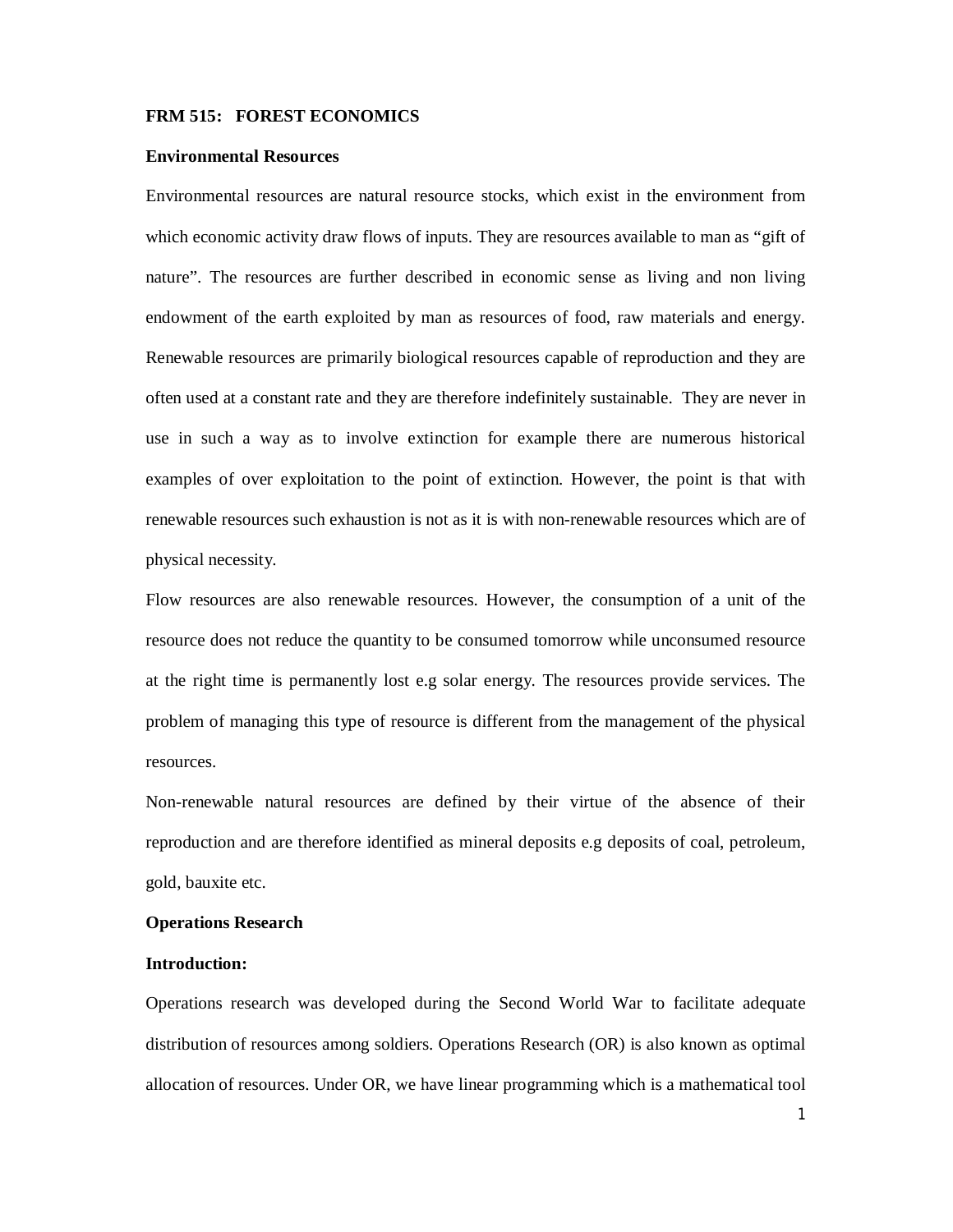for solving the problem of efficient resource allocation. The linear form of problem in forestry is maximization of yield i.e. Yield= f(vol, species, land, etc) subject to linear constant i.e to harvest trees of certain volume of certain height and age. Operation research is used in medicine and other areas. The use of operations research in forestry could be examined under the condition stated below:.

Here we have to look at the problem facing forestry and look at the corresponding operation research that could solve the problem. Allocation of scarce resources that is finance which is translated to capital shortage for forestry operations is a major problem in forestry. Forestry consists of many inter related values. Within the forestry system, there are many subsystems which even want to utilize out of the limited capital. This problem can be solved by using a mathematical programme MPXS e.g in establishing a plantation of a species, you have to consider land preparation, seedling production, pegging, planting and tending each of these components is very important in establishing the plantation therefore you do a sort of weighting. The advantage of this is that it enables you to see alternative actions. Other methods that could be used include;

1. CPM (Critical Path Method). What this does e.g moving a log from the forest to processing centre, the shortest economical route for transporting the load is called CPM. It is therefore the duty of operation researcher to tell the Sawmiller the quickest way of transporting the load from the forest to the Sawmill. Both CPM and MPXS are statistical packages.

2. Mixed products is another problem solving method i.e producing different output from a single raw material or combining agriculture with forestry. The problem can be solved using linear programming (LP). The assumptions of LP are divisibility, proportionality, additivity, etc.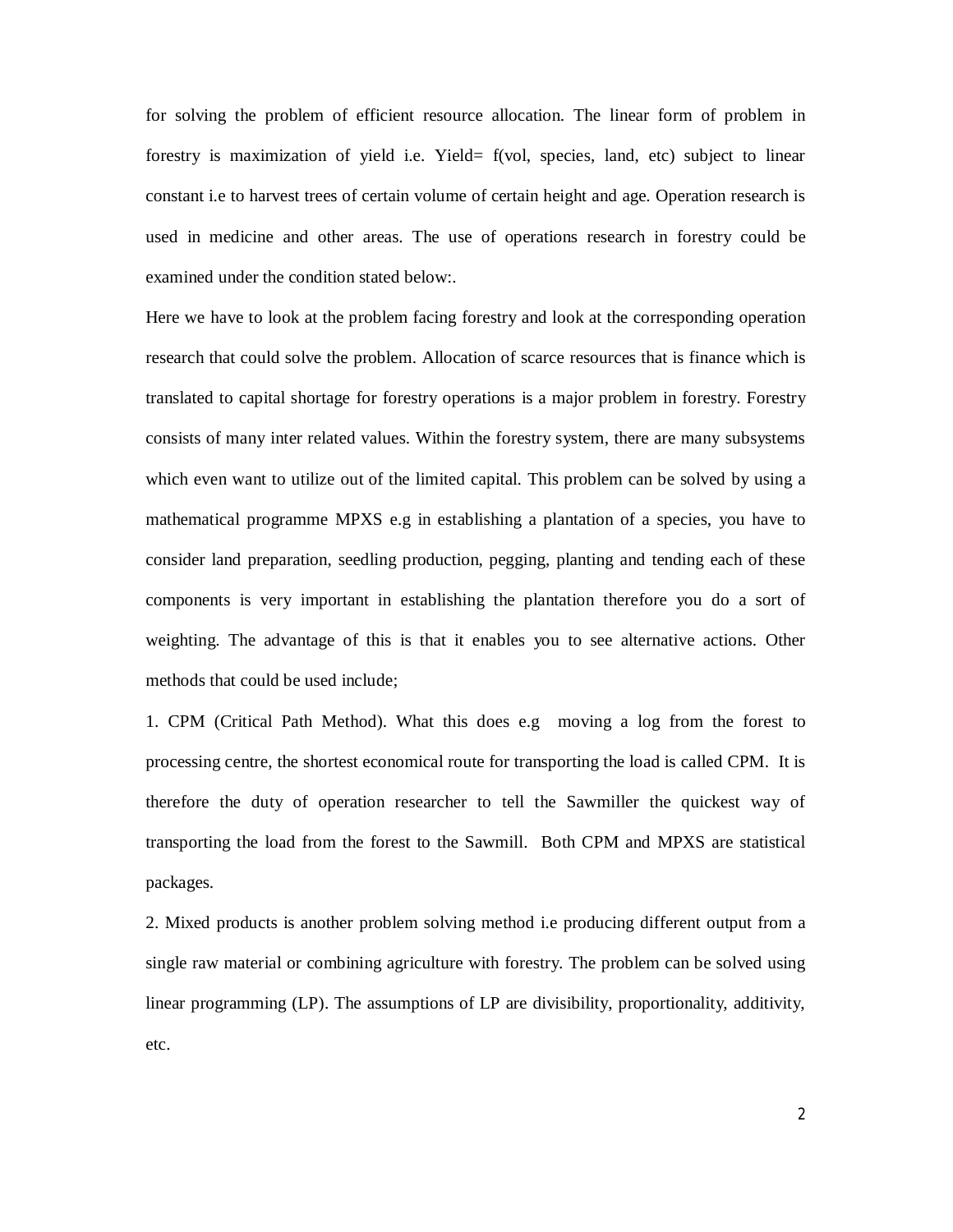In forestry, we are concerned with utilization of a piece of land for different uses i.e multiple land use. There are other methods such as goal programming which is also a statistical package for distribution of products.

Under this mixed product, we have what is called simplex algorithm as a system of working out the problem of mixed products i.e it is a system of alternating products.

Linear programming also enable us to see best alternative course of action for different activities..

#### **Linear programming- LP**

#### **Expressing LP Problems**

Before considering the detailed methods of solving LP problems it is necessary to be able to express a problem in a standardized manner, this not only helps the calculations required for a solution but also ensures that no important element of the problem is overlooked. The two major factors are: The objectives and the limitations or constraints.

**Objectives:** The first step in LP is to decide what result is required i.e the objective. This may be to maximize profit or contribution, or minimize cost or time or some other appropriate measure. Having decided upon the objective it is now necessary to state mathematically the elements involved in achieving this. This is called the objective function.

### **Example 1**

A factory can produce two products, A and B. The contributions that can be obtained from these products are: A contributes N20 per unit, B contributes N30 per unit and it is required to maximize contribution.

The objective function for this factory can be expressed as:

Maximize :  $20x_1 + 30x_2$ 

Where  $x_1$  = number of units of A produced

 $x_2$  = number of units of B produced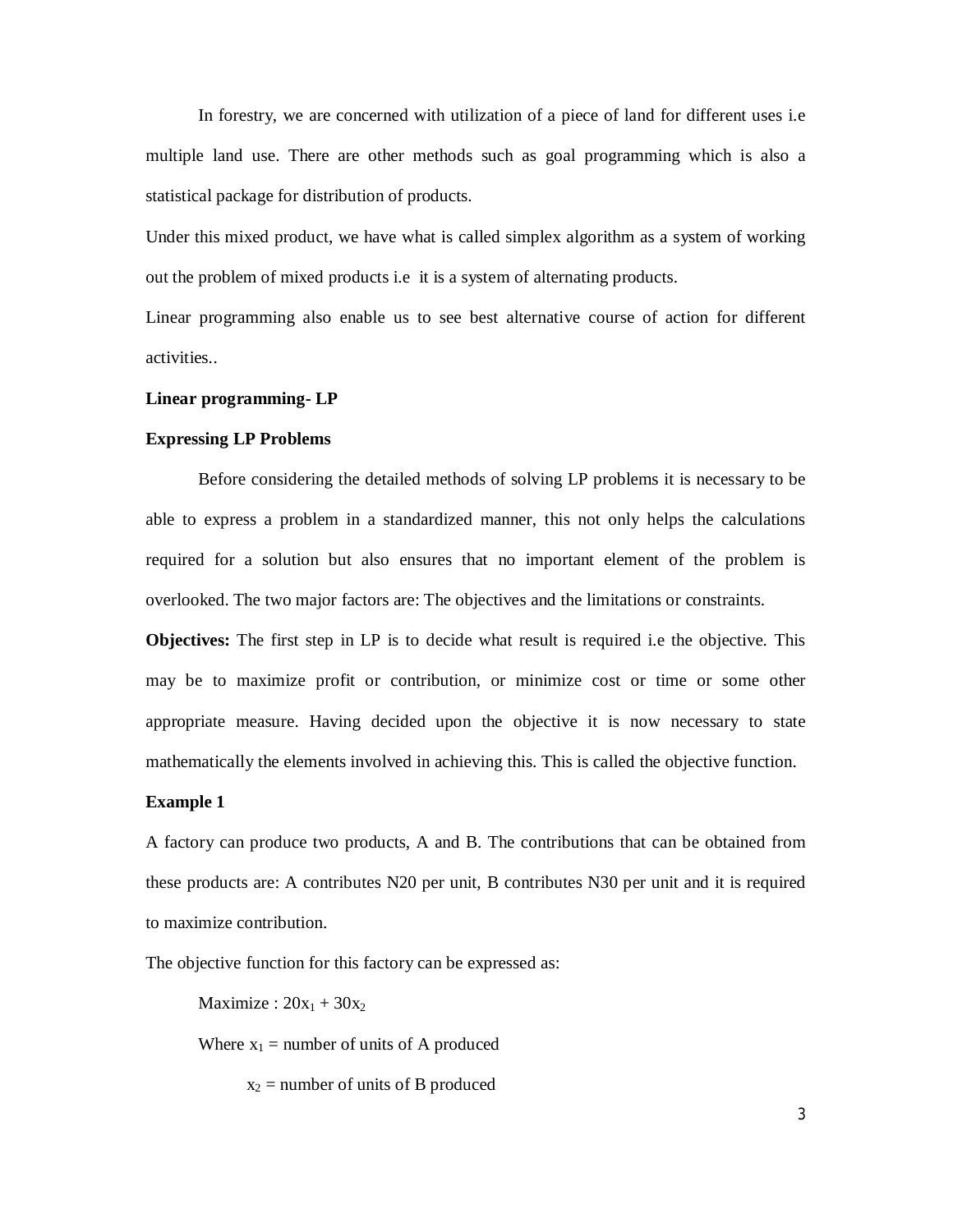**Notes:** This problem has 2 unknowns,  $x_1$  and  $x_2$ . These are sometimes known as the decision variables. Only a single objective at the time (in this case, to maximize contribution) can be dealt with in an LP problem.

# **Example 2**

A factory can produce four products and wishes to maximize contribution. It has an objective function as follow:

|                | <i>Maximize:</i> $5.5x_1 + 2.7x_2 + 6.0x_3 + 4.1x_4$ |
|----------------|------------------------------------------------------|
| Where $x_1$    | $=$ number of units of A produced                    |
| X <sub>2</sub> | $=$ number of units of B produced                    |
| $X_3$          | $=$ number of units of C produced                    |
| $X_4$          | $=$ number of units of D produced                    |

and the coefficients of the objective function (i.e. 5.5., 2.7, 6.0 and 4.1) are the contributions per unit of the products.

The factory employs 200 skilled workers and 150 unskilled workers and works a 40 hour week. The time to produce 1 unit of each product by the types of labour is given below.

|                 | A | B | C |  |
|-----------------|---|---|---|--|
| Skilled hours   |   | 3 |   |  |
| Unskilled hours |   |   |   |  |

The limitations as regards to labour can be stated as follows

| Skilled: $5x_1 + 3x_2 + x_3 + 8x_4 \leq 8,000$     |  |  |  |  |  |
|----------------------------------------------------|--|--|--|--|--|
| Unskilled: $5x_1 + 7x_2 + 4x_3 + 11x_4 \leq 6,000$ |  |  |  |  |  |

#### Products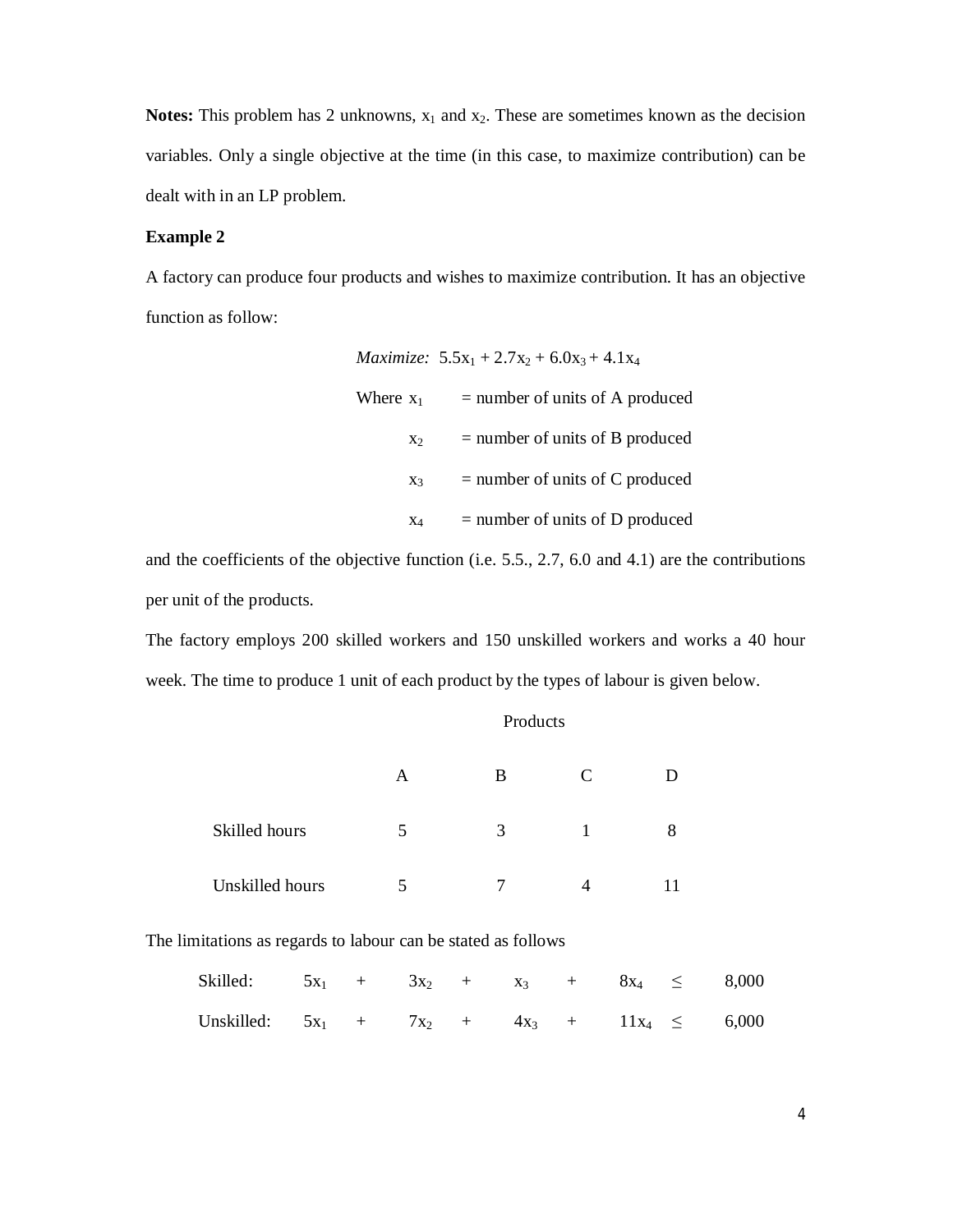In addition, a general limitation applicable to all maximizing problems is that it is not possible to make negative quantities of a product, i.e.  $x_1 \ge 0, x_2 \ge 0, x_3 \ge 0, x_4 \ge 0$ 

# *Notes:*

- a. The resource limitations in this maximizing problem follow a typical pattern being of the less than or equal type  $(\le)$ .
- b. The formal statement of the non-negativity constraints on the unknowns  $(x_1, x_2 \text{ etc})$ has to be made computer solutions but is normally inferred when solving by manual means.
- c. This above restriction applies to labour hours: Machine hour restrictions would be dealt with in a similar fashion

# **Linear Programming using Graphical solution**

## **Example 3**

A manufacturer produces two products, Plywood and Particle Board. Plywood has a contribution of N3 per unit and Particle Board N4 per unit. The manufacturer wishes to establish the weekly production plan which maximises contribution.

Production data are as follows:

|                          | Per unit         |                       |                      |  |  |
|--------------------------|------------------|-----------------------|----------------------|--|--|
|                          | <b>Machining</b> | <b>Labour (Hours)</b> | <b>Material</b> (Kg) |  |  |
|                          | (Hours)          |                       |                      |  |  |
| Plywood                  | 4                | 4                     |                      |  |  |
| Particle Board           | 2                | 6                     |                      |  |  |
| Total available per week | 100              | 180                   | 40                   |  |  |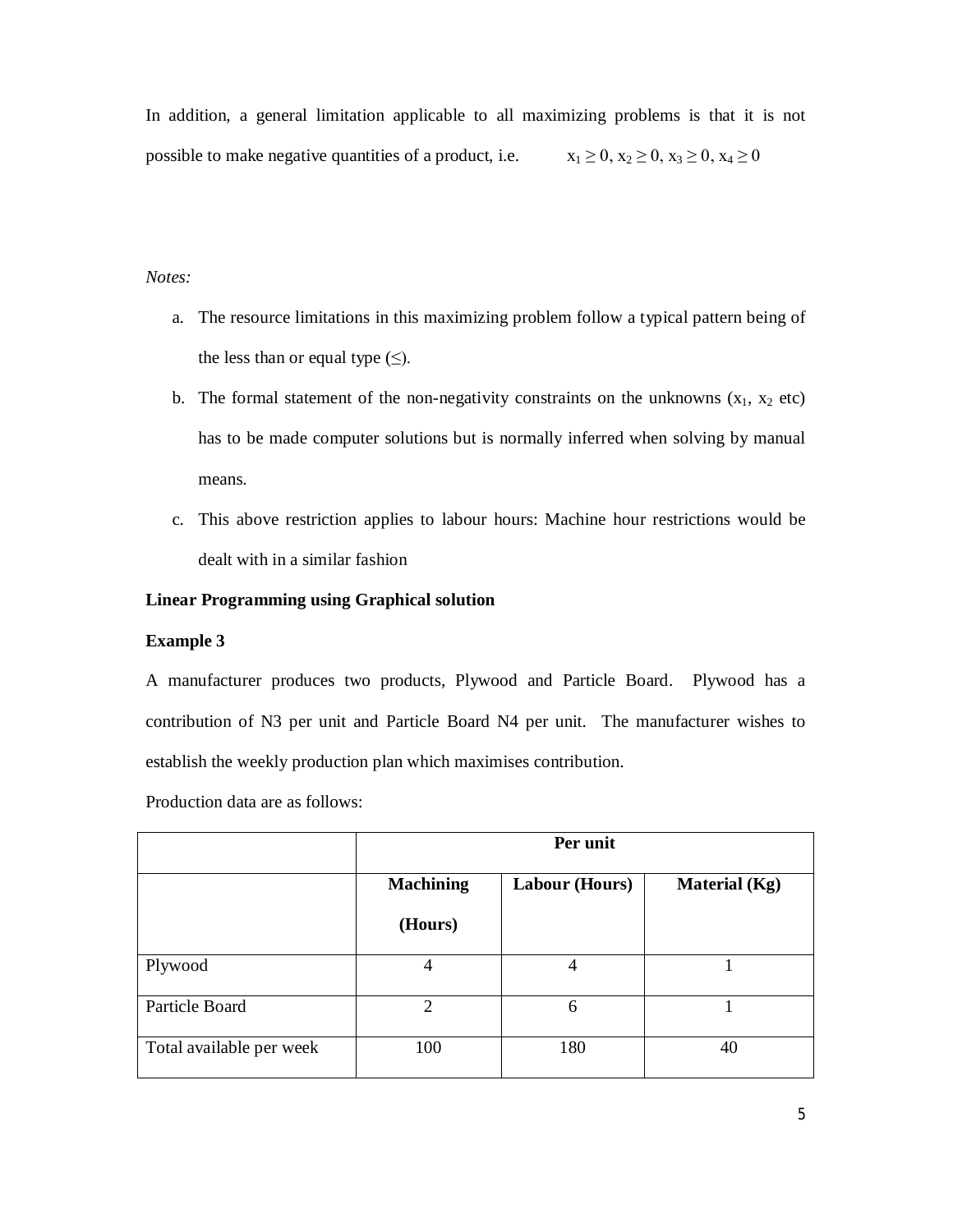Because of a trade agreement, sales of Plywood are limited to a weekly maximum of 20 units and to honour an agreement with an old established customer at least 10 units of Particle Board must be sold per week.

Formulate the LP model in the standardised manner.

|                       | Maximise: | $3x_1 + 4x_2$                                      |
|-----------------------|-----------|----------------------------------------------------|
| Subject to constraint | A         | $4x_1 + 2x_2 \le 100$ (Machining hours constraint) |
|                       | B         | $4x_1 + 6x_2 < 180$ (Labour hours constraint)      |
|                       | C         | $x_1 + x_2 < 40$ (Materials constraint)            |
|                       | D         | $\leq$ 20 (Plywood sales constraint)<br>$X_1$      |
|                       | Е         | $x_2 > 10$ (Particle Board sales constraint)       |

All of the constraints (sales, production and material) can now be drawn on single graph and the resulting *feasible region* defined.



*Notes:*

- a) The feasible region is the area which does not contravene any of the restrictions and is therefore the area containing all possible production plans.
- b) The non-negativity restrictions (i.e.  $x_1 \ge 0$ ,  $x_2 \ge 0$ ) are automatically included in the graph because the graph quadrant used only shows positive values. It should be noted that as more restrictions are plotted the feasible region usually becomes smaller.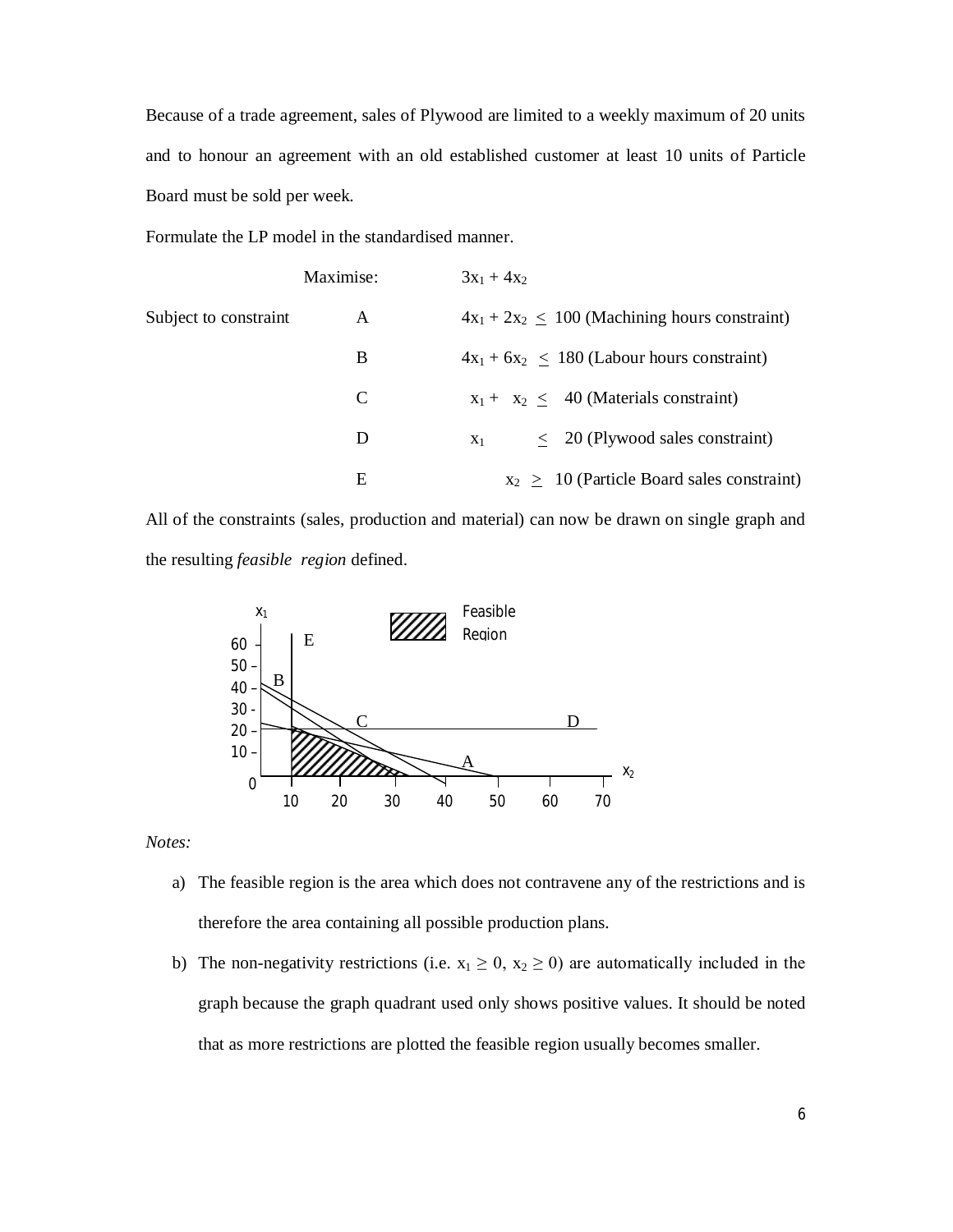c) It will be noted that the material constraint C (line 40, 40) does not touch the feasible region. This is an example of redundant constraint, it is non binding.

#### **Minimisation problems**

Minimisation problems are normally concerned with minimizing the cost of fulfilling some objectives subject to limitations. The limitations are generally of the 'greater than or equal to' type  $(\geq)$  for the logical reason that the best way to minimize costs would be to produce nothing, therefore the limitations must be set as to produce the minimum possible that fulfil certain requirements.

# **Example 4**

A forest industry mixes three wood products to produce another product. Wood product M cost N20 per kg, Wood product Y costs N40 per kg and Woodproduct Z costs N55 per kg. Each wood product contributes some essential parts of the forest product and the industry wishes to produce the product as cheaply as possible.

The objective function is

Minimise 
$$
20x_1 + 40x_2 + 55x_3
$$
  
\nWhere  $x_1$  = Quantity of M (kg)  
\n $x_2$  = Quantity of Y (kg)  
\n $x_3$  = Quantity of Z (kg)

Note: This example has 3 decision variables. The number of decision variables can vary from 2 to many hundreds. For examination purposes 4 or 5 is the maximum that is likely to be encountered. Linearity has been assumed in the examples above and is assumed in all those that follow.

# **Example 5**

A farmer feed his pigs a mixture of swill, vitamins and a proprietary brand of feedmix. He owns 100 pigs that eat at least 20 kilogrammes of food per day each. He wishes to minimize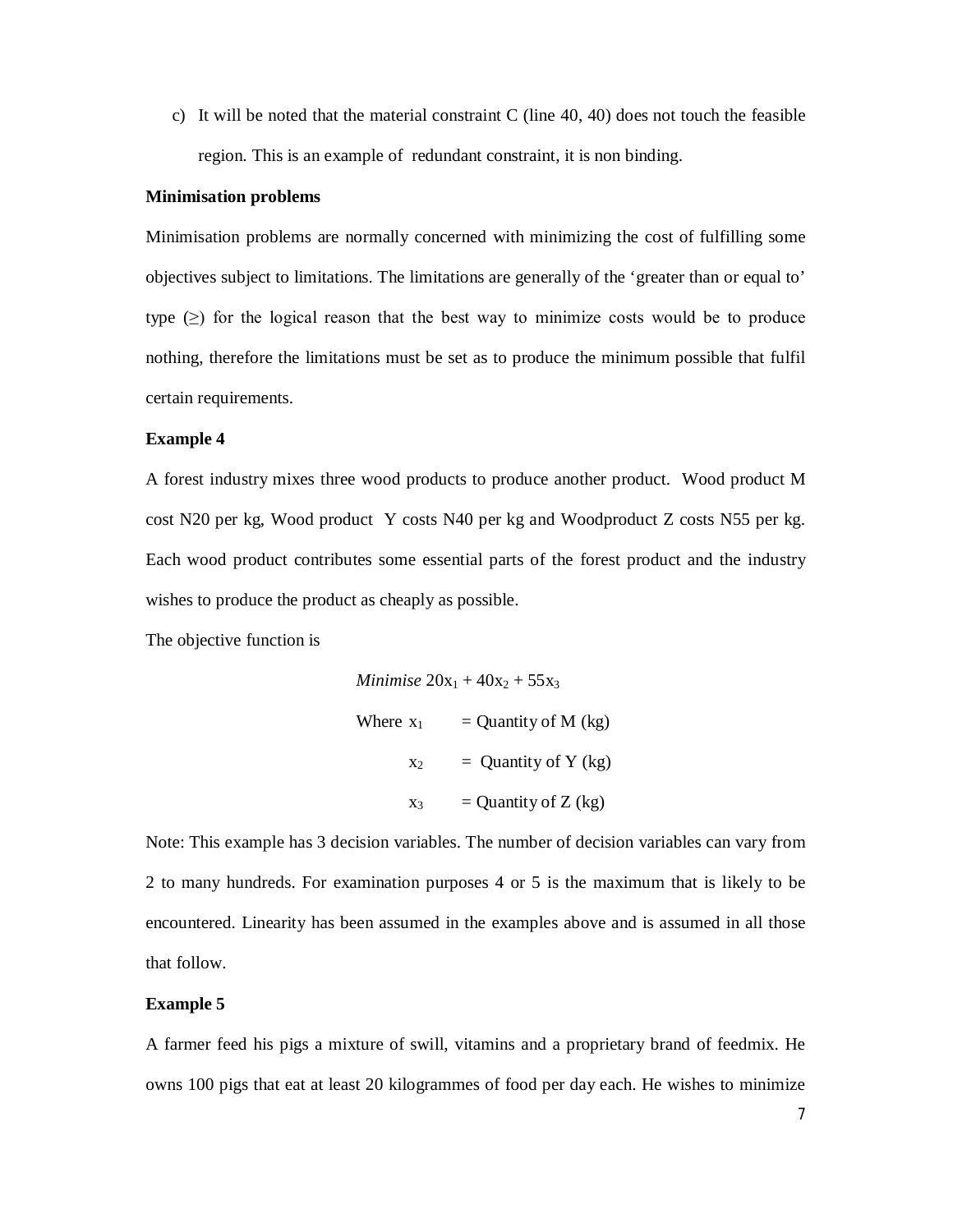the cost of feeding the pigs whilst at the same time ensuring that the animals receive a balanced diet. The following dietary and cost factors have been obtained.

|                         |                 |     | <b>Vitamins</b> |              |            |
|-------------------------|-----------------|-----|-----------------|--------------|------------|
|                         | <b>Calories</b> |     | $\overline{2}$  | 3            |            |
| Minimum Daily Dietary   |                 |     |                 |              |            |
| Requirements/Pig        | 40              | 20  | 10              | 30           |            |
| Contents of foodstuffs  |                 |     |                 |              | Costs      |
| Swill/kg $(x_1)$        | 1.5             | 0.5 |                 |              | $N5$ / kg  |
| Feed mix/kg $(x_2)$     | 2.0             | 0.5 |                 | $\mathbf{1}$ | N10/kg     |
| Vitamins/bottle $(x_3)$ |                 | 0.5 | 7               | 14           | N20/bottle |

The LP formation can be stated as follows:

| Objective function:                   | Minimise $5x_1 + 10x_2 + 20x_3$ |            |                        |              |        |       |
|---------------------------------------|---------------------------------|------------|------------------------|--------------|--------|-------|
| Constraints:                          |                                 |            |                        |              |        |       |
| Total Weights (i.e. $100 \times 20$ ) | $1.0x_1 +$                      | $1.0x_2$   |                        |              | $\geq$ | 2,000 |
| Calories (i.e. $100 \times 40$ )      | $1.5x_1 +$                      | $2.0x_2$   |                        |              | $\geq$ | 4,000 |
| Vitamin 1 (i.e. $100 \times 20$ )     | $0.5x_1 +$                      | $0.5x_2 +$ |                        | $0.5x_3 \ge$ |        | 2000  |
| Vitamin 2 (i.e. $100 \times 10$ )     |                                 |            |                        | $7x_3$       | $\geq$ | 1000  |
| Vitamin 3 (i.e. $100 \times 30$ )     |                                 | $1.0x_2 +$ |                        | $14x_3 \geq$ |        | 3000  |
|                                       |                                 |            | $x_1 \ge 0, x_2 \ge 0$ |              |        |       |

Where  $x_1$  = kilogrammes of swill

- $x_2$  = kilogrammes of feedmix
- $x_3$  = bottles of vitamins

*Note:*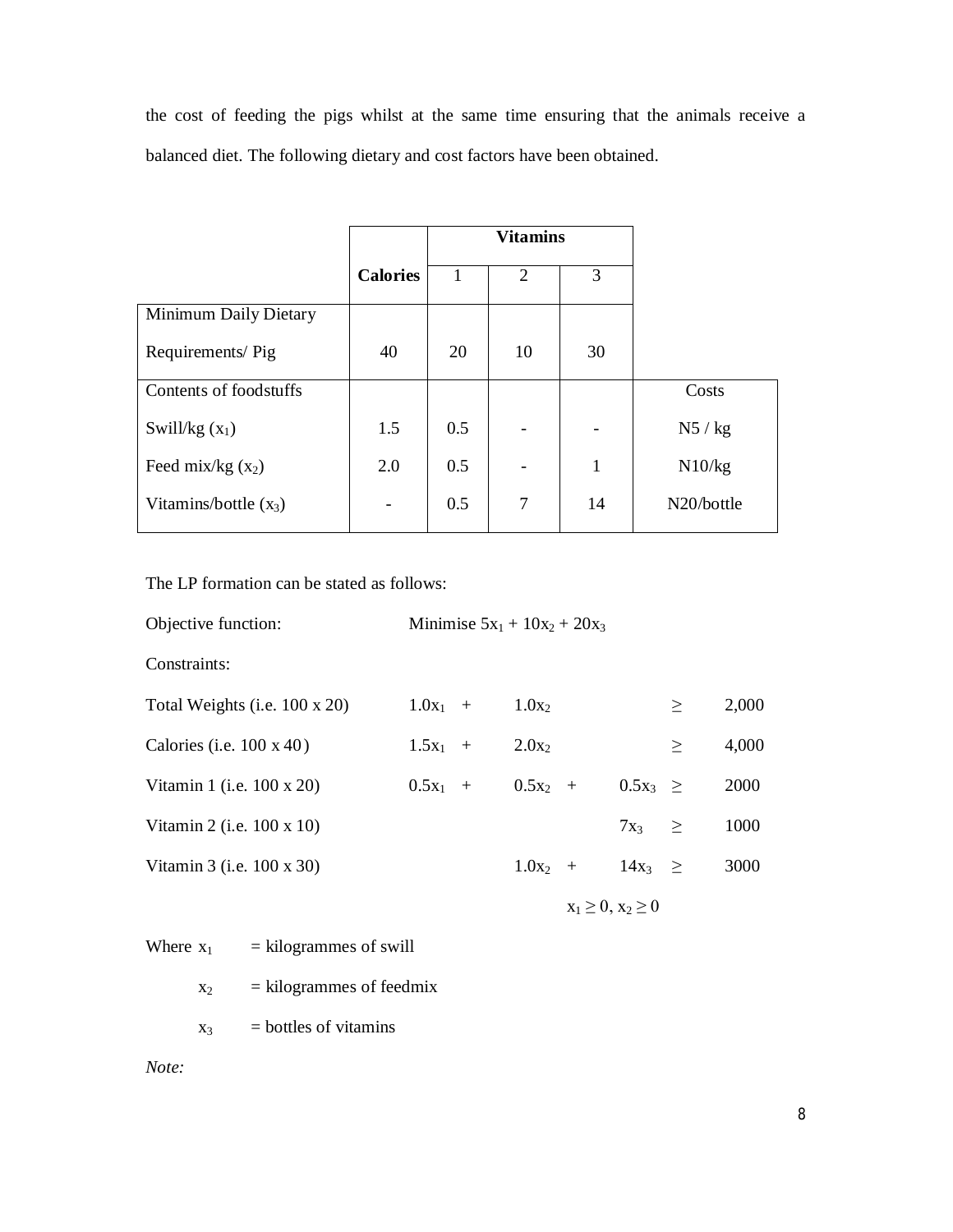- a. The restrictions are all of the 'greater than or equal' type ( $\geq$ ) which is typical of minimization problems.
- b. In the total weight restriction the weight of the vitamins has been assumed to be negligible and has been ignored.
- c. The non-negativity constraint for  $x_3$  is not necessary in this problem because the vitamin 2 constraint is for  $x_3$  only and is of the 'greater than or equal to' type.

# **Fixed costs**

LP is concerned with changes in cost and revenues so it follows that factor such as fixed costs which would be unchanged over the range of output being considered should not be included in the LP formulation. To eliminate the effect of fixed costs and to maintain linear relationships it is normal to use contribution (i.e. sales less marginal cost) rather than profit in the objective function.

# **Summary**

- a). LP is a solution method to problems where an objective has to be optimized subject to constraints.
- b). All factors concerned must be numeric and there must be linear relationships.
- c). Before attempting to solve any LP problem it should be formulated in a standardized manner. The steps in the process are:
	- i. Decide upon the objective
	- ii. Calculate the contribution per unit for maximizing or the cost per unit for minimizing (ignoring fixed costs in both circumstances).
	- iii. State the objective function noting how many unknowns, or decision variables, appear.
	- iv. Consider what factors limit or constrain the quantities to be produced or purchased.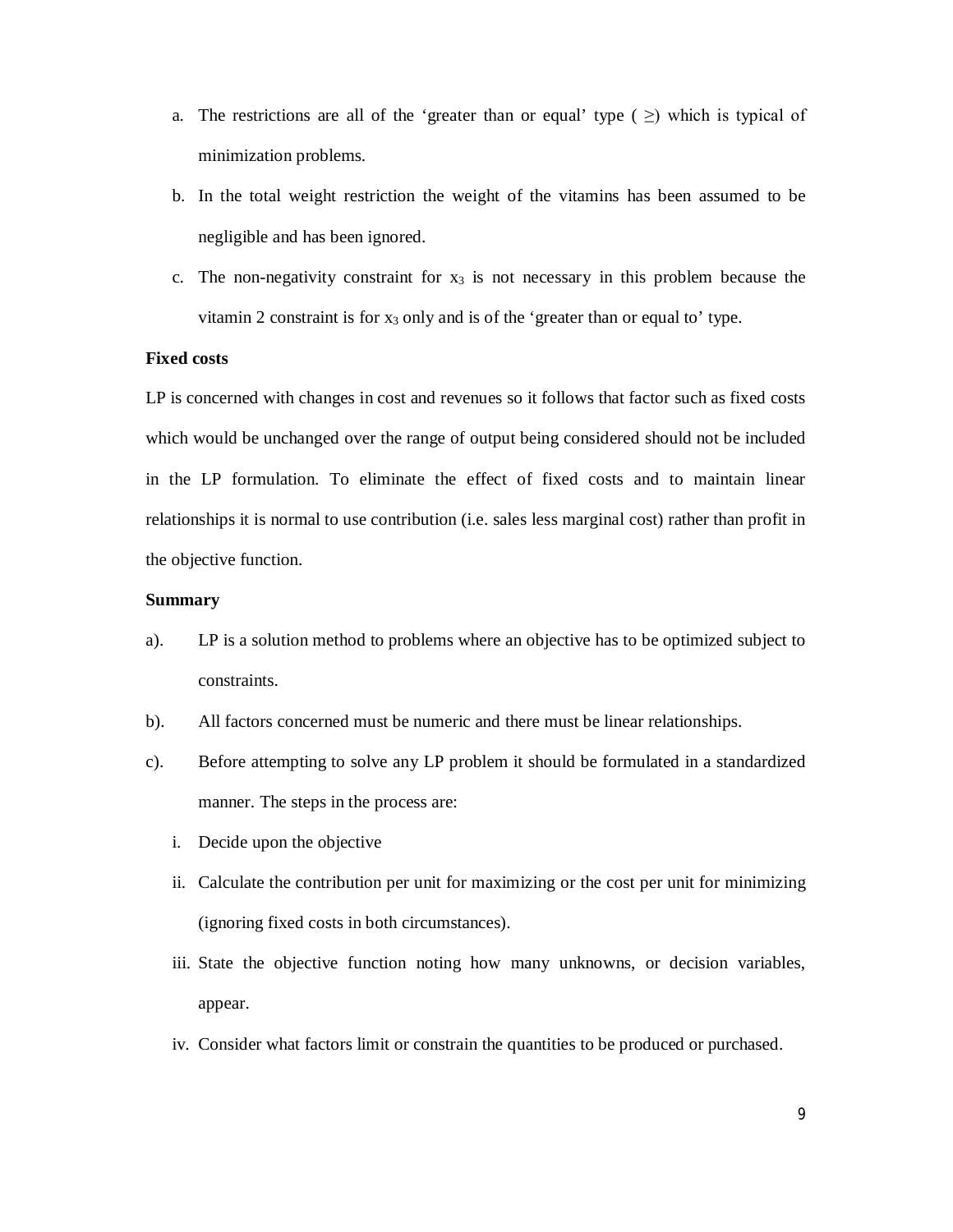- v. State these factors mathematically taking care to ensure that the inequalities (i.e.  $\geq$  or  $\leq$ ) are of the correct type.
- vi. Before attempting to solve the problem ensure that all the relationships established are linear or can be reasonably approximated by a linear function.
- vii. Solve the problem by either drawing a graph or by the use of what is known as the Simplex method.

# **Other Examples**

A1. A factory produces four products A, B, C and D which earn contributions of N20, N25, N12 and N30 per unit respectively. The factory employs 500 workers who work a 40 hour week. The hours required for each product and the material requirements are set out below:

|                         | Products |     |   |                             |  |
|-------------------------|----------|-----|---|-----------------------------|--|
|                         | A        | В   |   | D                           |  |
| Hours per unit          | 6        | 4   | 2 |                             |  |
| Kgs Material X per unit | 2        | 8.3 | 5 | 9                           |  |
| Kgs Material Y per unit | 10       | 4   | 8 | $\mathcal{D}_{\mathcal{A}}$ |  |
| Kgs Material X per unit | 1.5      |     |   | 8                           |  |

The total availability of materials per week is:

| X | $100,000$ kgs |
|---|---------------|
| Y | $65,000$ kgs  |
| Z | 220,000 kgs   |

The company wish to maximize contribution:

Formulate the LP problem in the standard manner.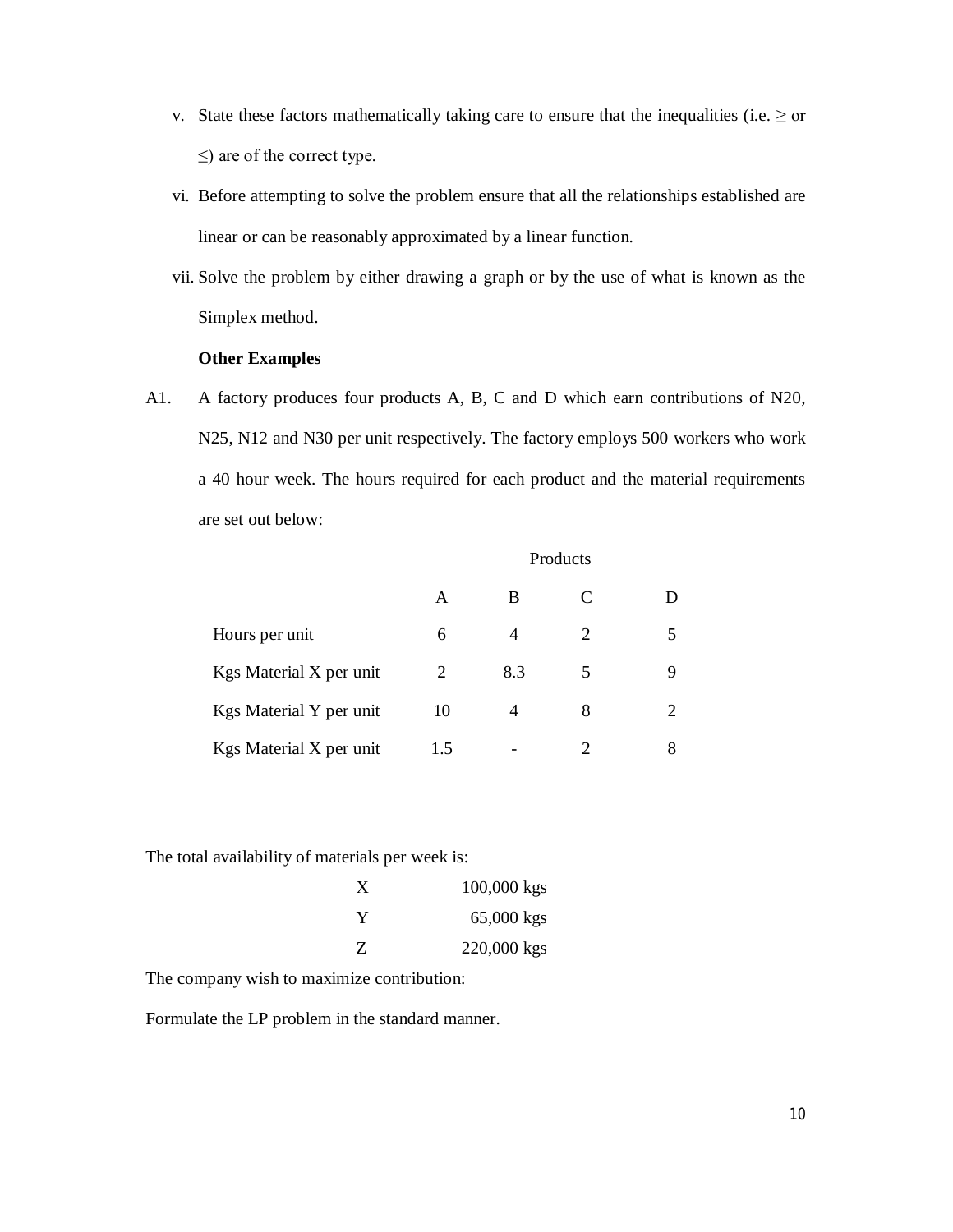A2. Green Bakeries Ltd have received a rush order from Camfam for high protein biscuits for famine relief. Cost must be minimized and the mix must meet minimum nutrition requirements.

The order will require 1,000 kgs of biscuits mix which is made from four ingredients R, S, T, U which cost N8, N2, N3 and N1 per kilogram respectively. The batch must contain a minimum of 400 kilos of protein, 250 kilos of fat, 300 kilos of carbohydrate and 50 kilos of sugar. The ingredients contain the following percentages by weight:

|             | <b>Protein</b> | Fat | Carbohydrate | <b>Sugar</b> | <b>Filler</b> |
|-------------|----------------|-----|--------------|--------------|---------------|
| $\mathbf R$ | 50%            | 30% | 15%          | 5%           | 0             |
| S           | 10%            | 15% | 50%          | 15%          | 10%           |
| T           | 30%            | 5%  | 30%          | 30%          | 5%            |
| U           | 0              | 5%  | 5%           | 30%          | 60%           |

Only 150 kilos of S and 200 kilos of T are immediately available.

Formulate the LP problem in the standard manner.

*Notes:*

As it is impossible to make negative quantities of the products it is necessary formally to state the non-negativity constraint (i.e.  $x_1 \ge 0$ )

The resource and sales constraints include both types of restrictions (i.e  $\geq$  and  $\leq$ ).

As this is a problem with only 2 unknowns (i.e.  $x_1$  and  $x_2$ ) it can be solved graphically. The number of limitations does not exclude a graphical solution.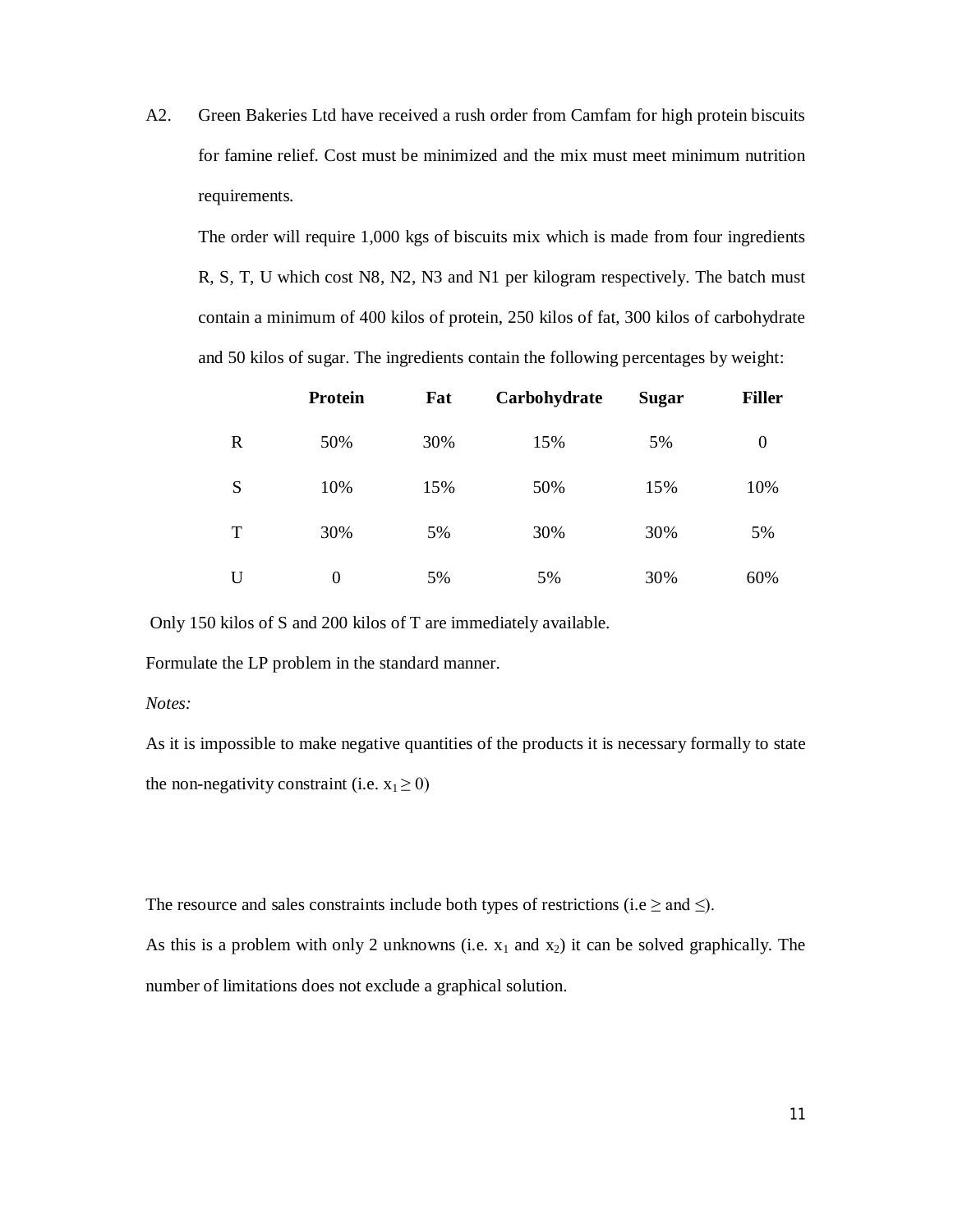### **ELEMENTS OF THE MARKET SYSTEM**

The elements of Market system are (1) Demand (2) Supply and (3) Price. The market system is a form of economic organization in which production resource allocation result from free individual choice. In such a system, private economy is dominant as supposed to government. The economic relationships between units of society are governed primarily by prices. In other words, price is relied upon to allocate resources in such a way to maximize individual and social satisfaction. Some economists have claimed that prices constitute a powerful tool for efficient resource allocation. This could be true because prices reflect consumer preferences at any given time and therefore direct production resources to their best uses. The elements of market system are directly related to the circular flow.

A. Demand- There are two types of demand in the market:

i Demand for goods and services which include intermediate and final consumption.

Ii Demand for input (factors) service.

The first demand is by household and the second by firms.

- B Supply:. The two components here are (a) supply of goods and services (by firms) and
- (b) supply of input (factors) service by household.

The sum total of these activities would be reflected in prices.

Therefore price is the resultant effect of supply and demand. Thus, in demand and supply, there are two markets (1) a and a for goods and services and (2) b and b for inputs.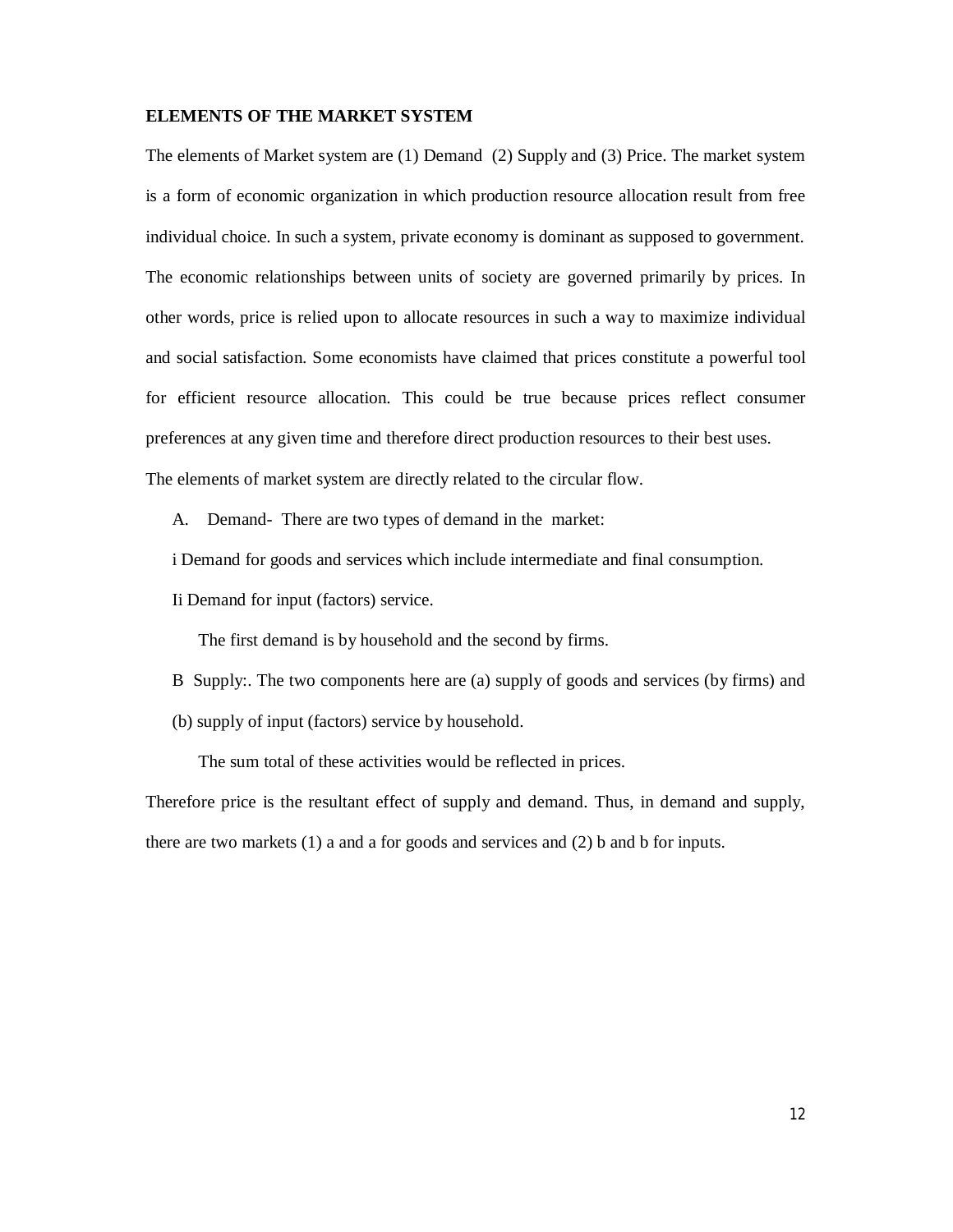# **DEMAND**

Demand: Demand is the quantity of commodity that buyers are willing to buy at a given price and at a particular time. It should be stressed that demand is only defined as such when backed up by purchasing power (effective demand). Therefore demand is not equal to desire for commodity (ineffective demand).

Thus, at various prices, different quantities of commodities will be demanded. Therefore, we can illustrate this relationship using a demand schedule which is simply a schedule showing the various quantities of commodities that will be purchased.

| Quantity $(m^3)$ | Price $(N/m^3)$ |
|------------------|-----------------|
| 500              | $100\,$         |
| 800              | 80              |
| 1100             | 60              |
| 1500             | 40              |
| 2000             | 20              |
|                  |                 |

Demand Schedule for sawn wood

The graphical representation of the data is shown below. The graph also shows the relationship between price and quantity demanded.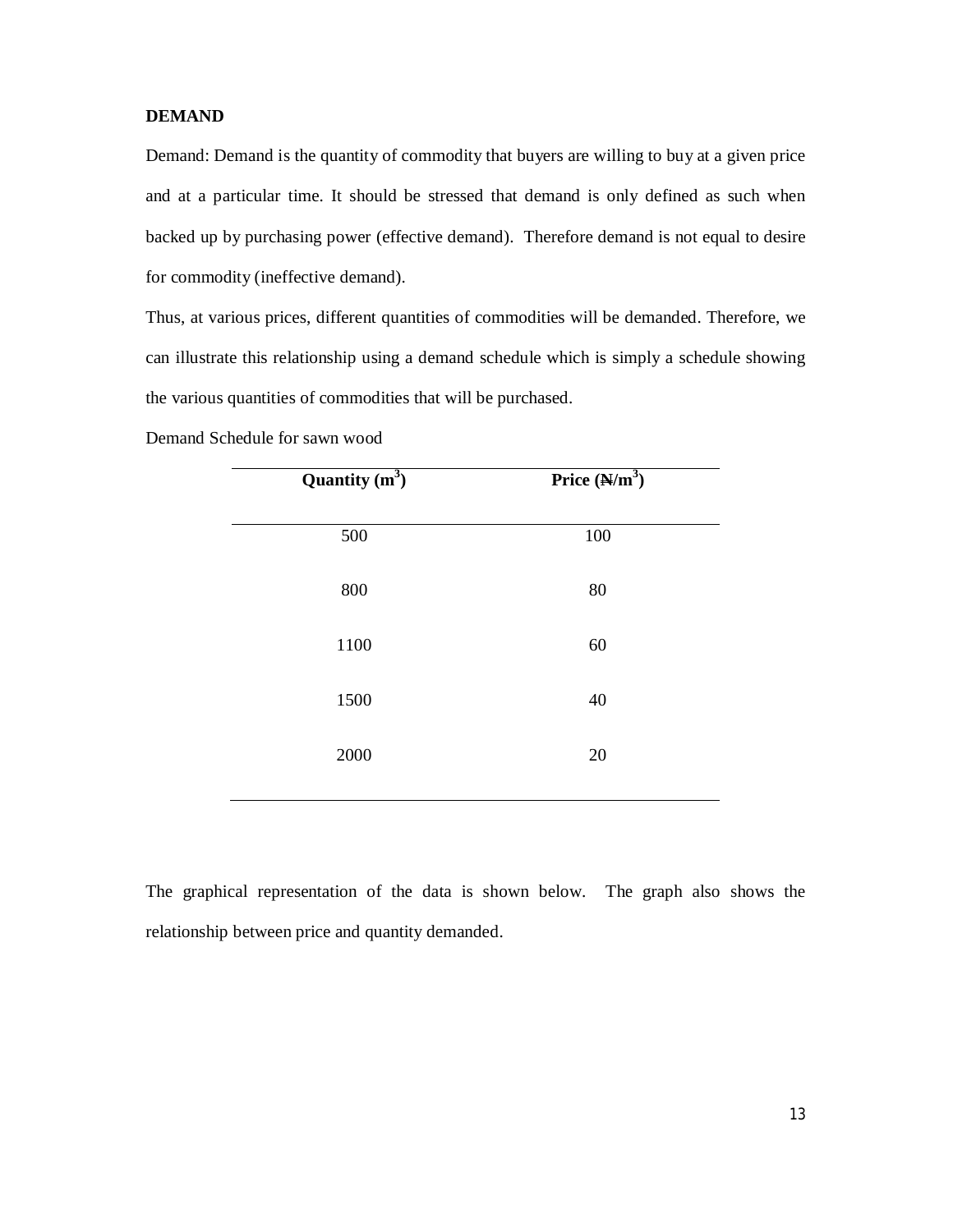### **Translation of data**



We can construct demand curve for an individual and also for a whole market. The individual demand curve will only be smaller than the market demand curve.



Quantity (volume)

However, if there is only one individual in the market, the individual and market demand will be equal. The convex shape of the curve and its downward sloping reflects the part of diminishing marginal utility in consumption whereby as individual obtains more of a commodity, they derive lower satisfaction progressively from further addition of the commodity and therefore willing to pay lesser price for more units of the commodity.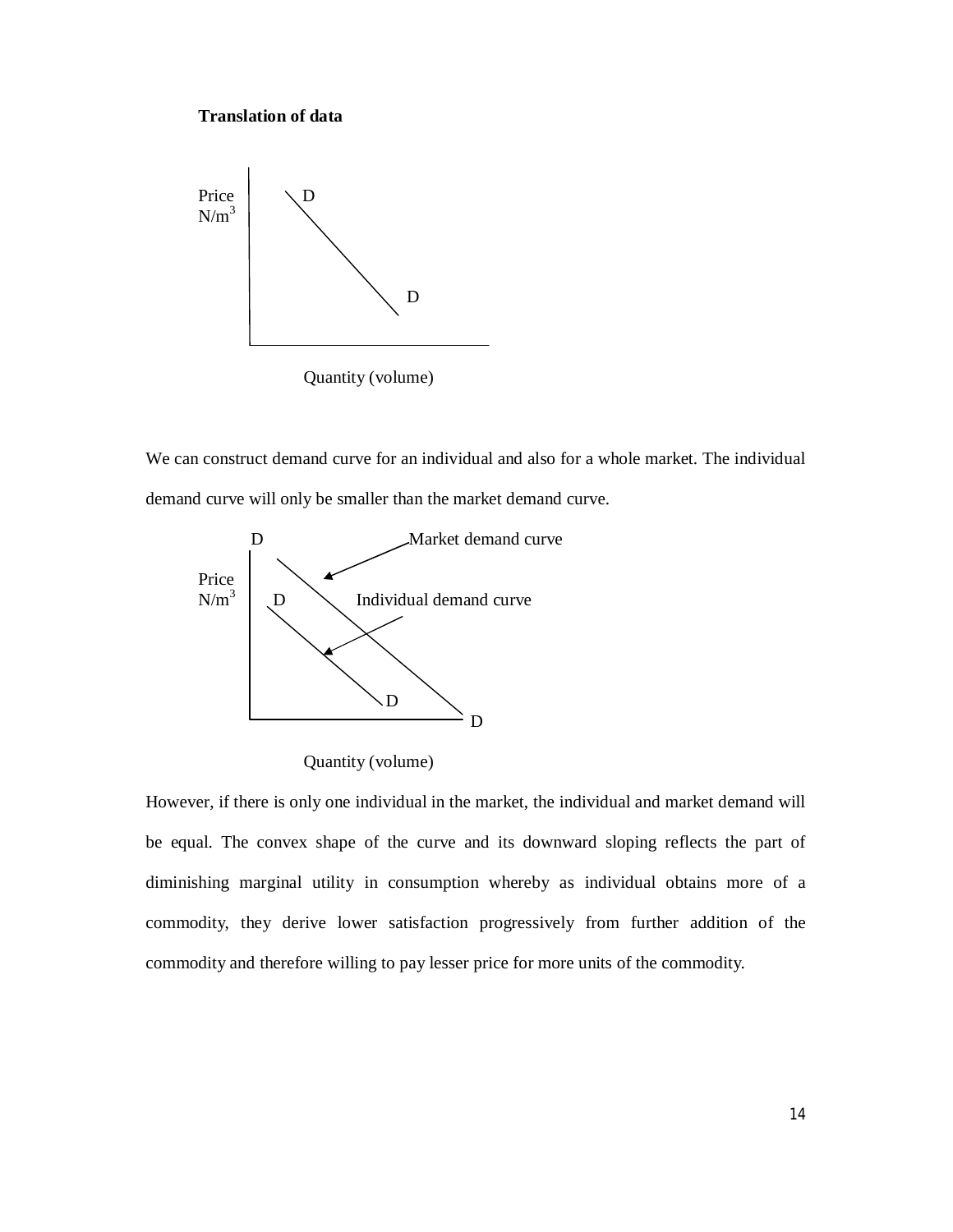#### **Factors influencing demand for a commodity**

- 1. Price
- 2. Income:
- 3. Taste & preference:
- 4. Culture and tradition:
- 5. Religious beliefs
- **6.** climate:

## **SUPPLY**

Supply is used in two basic senses i.e. in terms of total quantity of a commodity that is available. This is called physical supply e.g. Nigeria has 100 million tons of coal, 500million metrics tons of crude oil in underground reserve.

Supply is also used in economic sense which is the quantity of that commodity that producers will make available in the markets at a given price and at a particular time. In economics, Supply is therefore that portion of physical supply that is generated in response to price. Supply is the foundation of firms or producers responding generally to consumer wishes/ demand in terms of indicated relative prices. The objective of a firm is to supply a commodity to make profit where profit is the excess of sales prices of a commodity over the production cost

Sometimes, firms have other goals than profit maximization in terms of good and services. Firms sometimes supply goods and services or rendering a social service to the community in exchange for public image. However, at different prices, a firm will make available different quantities of a commodity. The schedule showing different prices and quantities of a given commodity is known as supply schedule.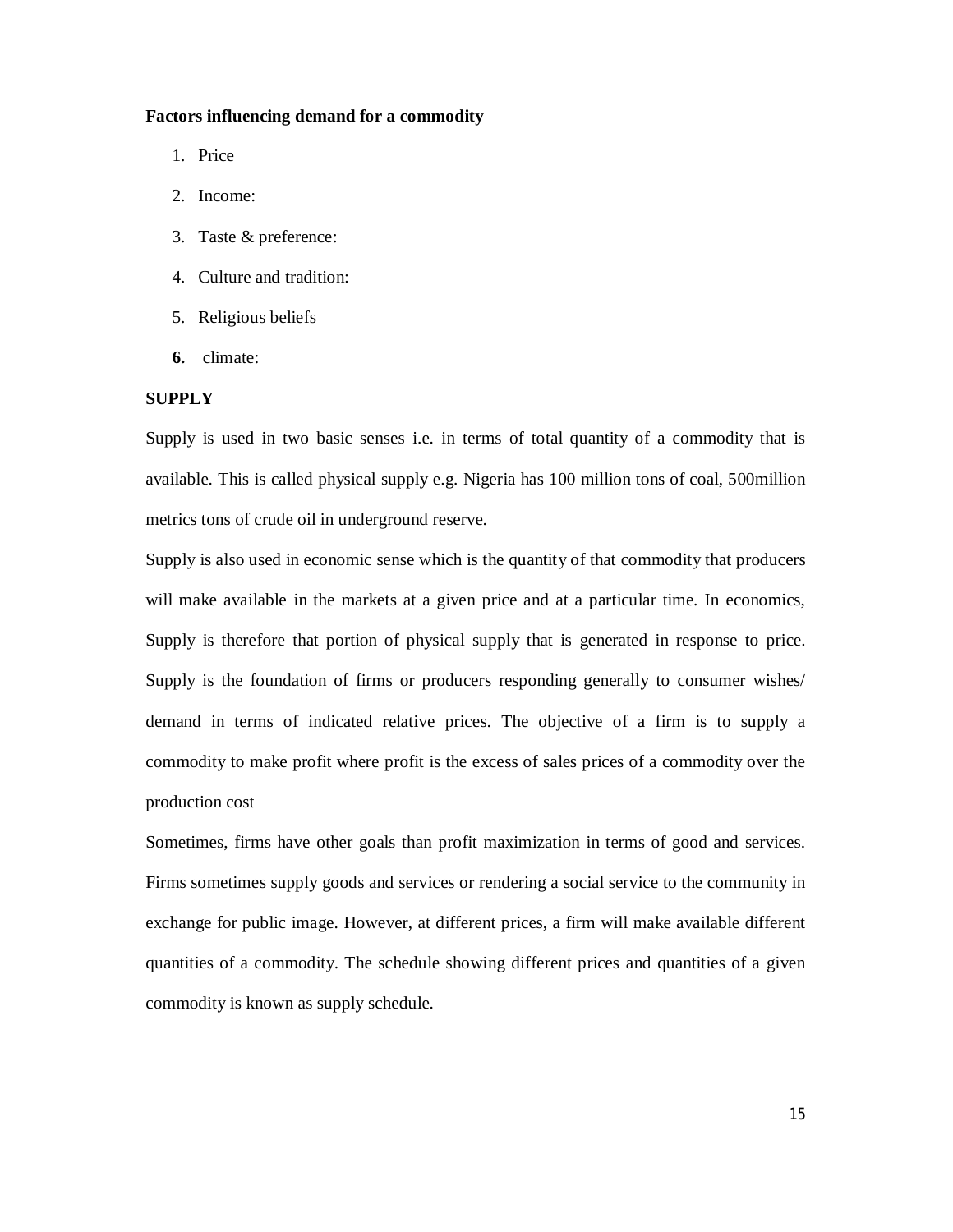| Qty(000)m <sup>3</sup> | Price $(N/m^3)$ |
|------------------------|-----------------|
| 150                    | 200             |
| 80                     | 150             |
| 60                     | 100             |
| 30                     | 80              |
|                        |                 |

Table showing the supply schedule for sawn wood

The schedule indicates that as the price rises, more of the commodity will be supplied and vice versa. There is a positive relationship between supply and price. The graphical representation of the data is presented below



Quantity (volume)

Factors influencing supply of a commodity

1. Price: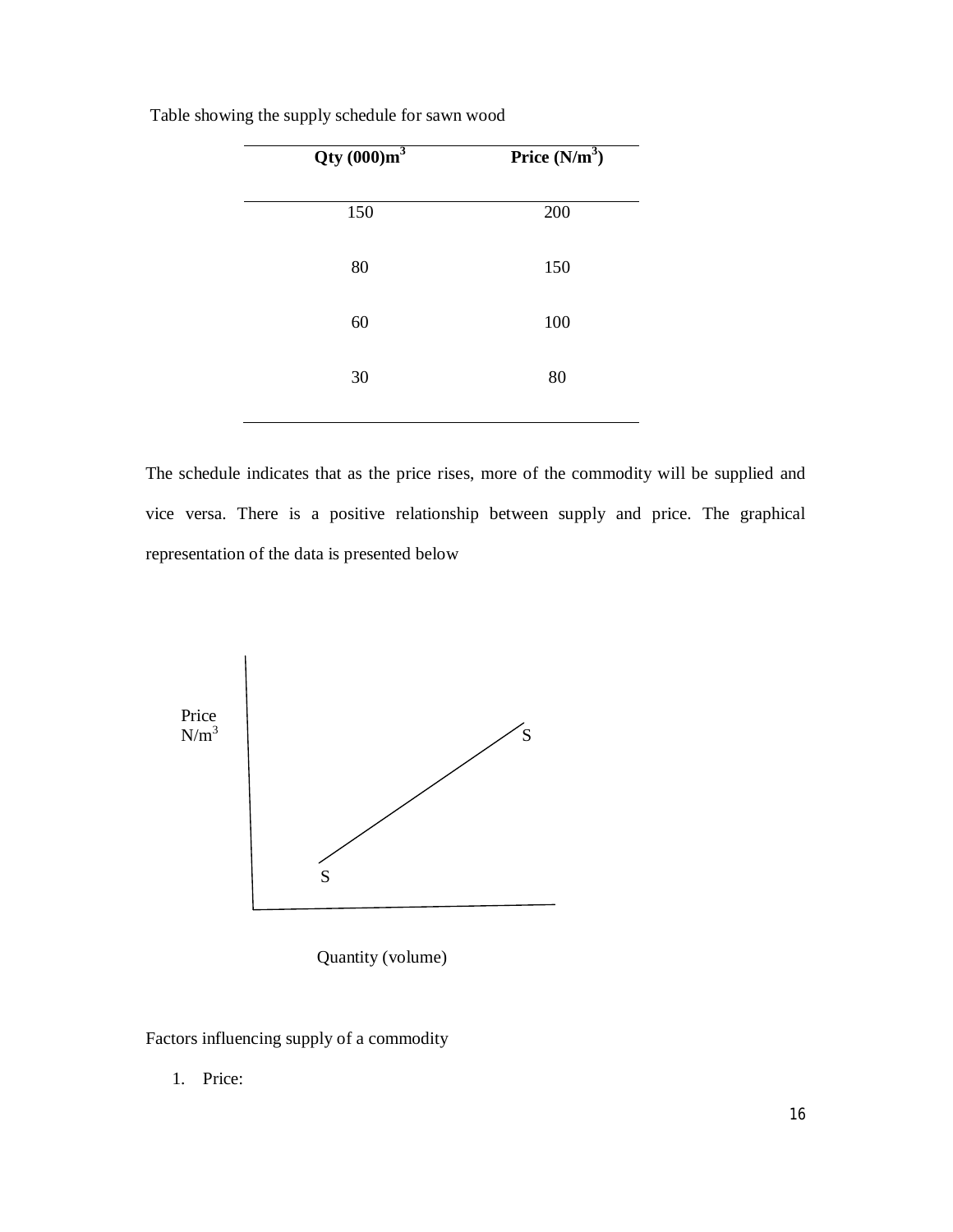- 2. Cost of production:
- 3. Physical availability:
- 4. Technological change:
- 5. Time:

The time period are:

- i. Instantaneous Supply
- ii. Short run Supply
- iii. Long run Supply

We can attribute the changing slopes with response to time periods with respect to change in price. While we have different time elements for supply in that a consumer can decide a time to purchase or not, this is not so with production.

i. Instantaneous supply: Under this a supply curve is vertical at  $90^\circ$ . It shows that quantity and supply cannot be changed no matter the changes in price.

There is new response to price changes. This is so because in the period, the length of time is too short to vary the inputs in order to increase or decrease supply e.g. supply of fresh fish market at the end of the day, the fisherman have finished their catches and brought their catches to the market. Also we have spot market for timber sale. Certain quantities of timber will be offered for sale usually on the basis of option.

- ii. Short run supply: It has a slope of less than  $90^\circ$ . The shape of the short run supply curve suggests increasing response to changes in price. However, the short run supply is a period short enough to vary some of the inputs required to change quantity supplied as price changes.
- iii. Long run supply: In the short run supply the scope of the curve is further increased to approach one. The long run is period that is long enough for the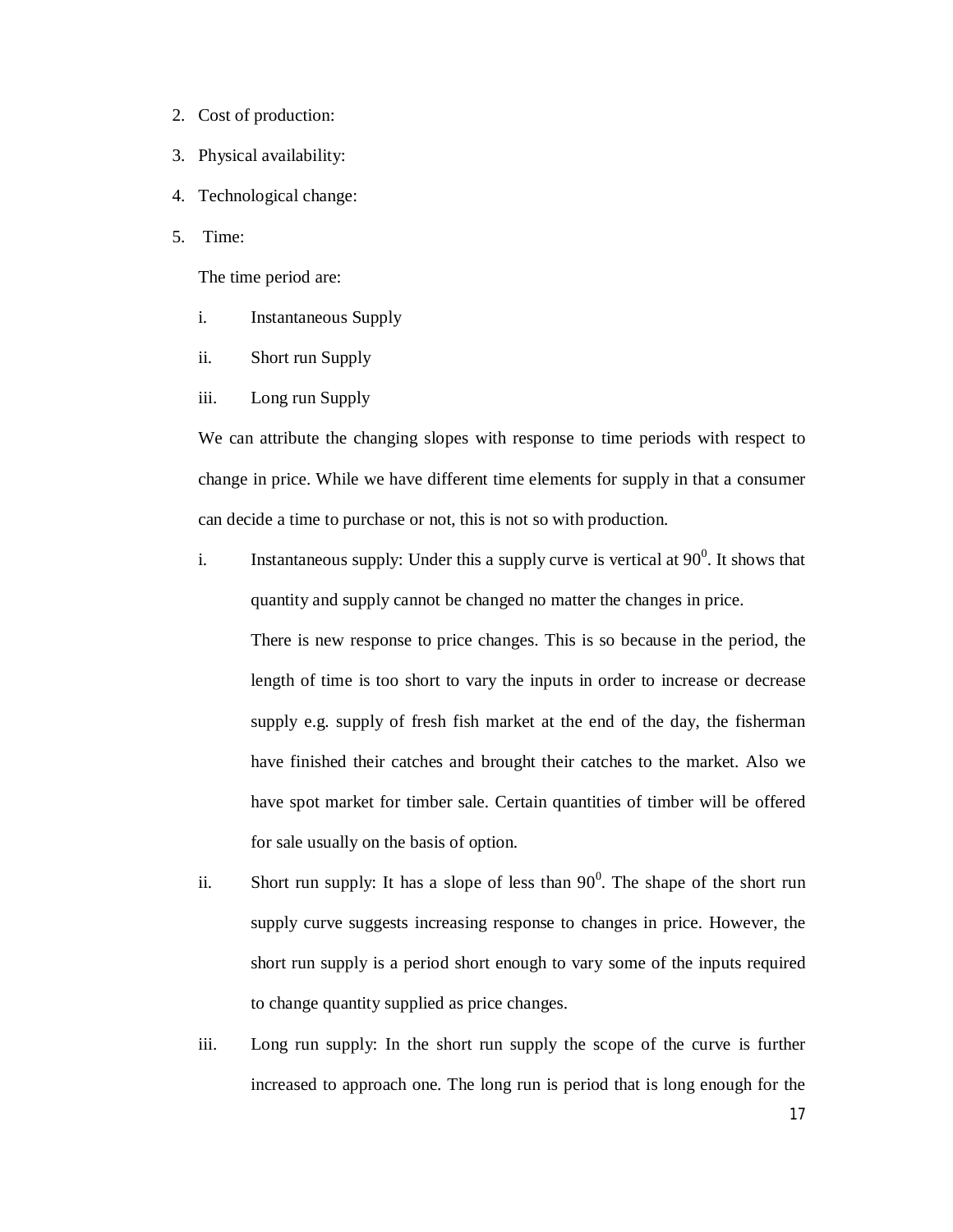producer to change any or all of the inputs required to change any or all a commodity as price changes.

In forestry, for timber productions, the long run period is the end of rotation. This is because at the end of the rotation, depending on price of timber in the market, the producer can decide to plant trees on a larger or smaller area of land to change species that will grow on the next rotation and he can choose between manual or mechanized technique in the next rotation. Therefore, in the long run, there is maximum response of supply to change in price.

Supply is a very complex aspect of a market system e.g. the determinant of cost of production and the basis of decision of suppliers are not always easily qualified / identified e.g. there are three major aspects of supply that make supply basis difficult.

i. Reservation demand ii. Speculation and iii. Dumping These are external elements in supply of a commodity. They look at supply in a dynamic sense. They are extremely important.

- i. Reservation demand: means that the supplier of a commodity will deliberately hold back parts of the stock in anticipation of further increase in price. In Nigeria, we use political hoarding.
- ii. Speculation: this is the pre-emptying buying of commodity by the supply as a weapon of competition e.g. a man can buy all the available land in an area to prevent other people who want to use it from buying it. Thus the pattern of supply changes.
- iii. Dumping: this is the reverse of the speculation. It is the deliberate flooding of market with a commodity by a particular supplier with the aim of wiping off competing suppliers or a local industry. However, dumping/ flooding is associated with low price.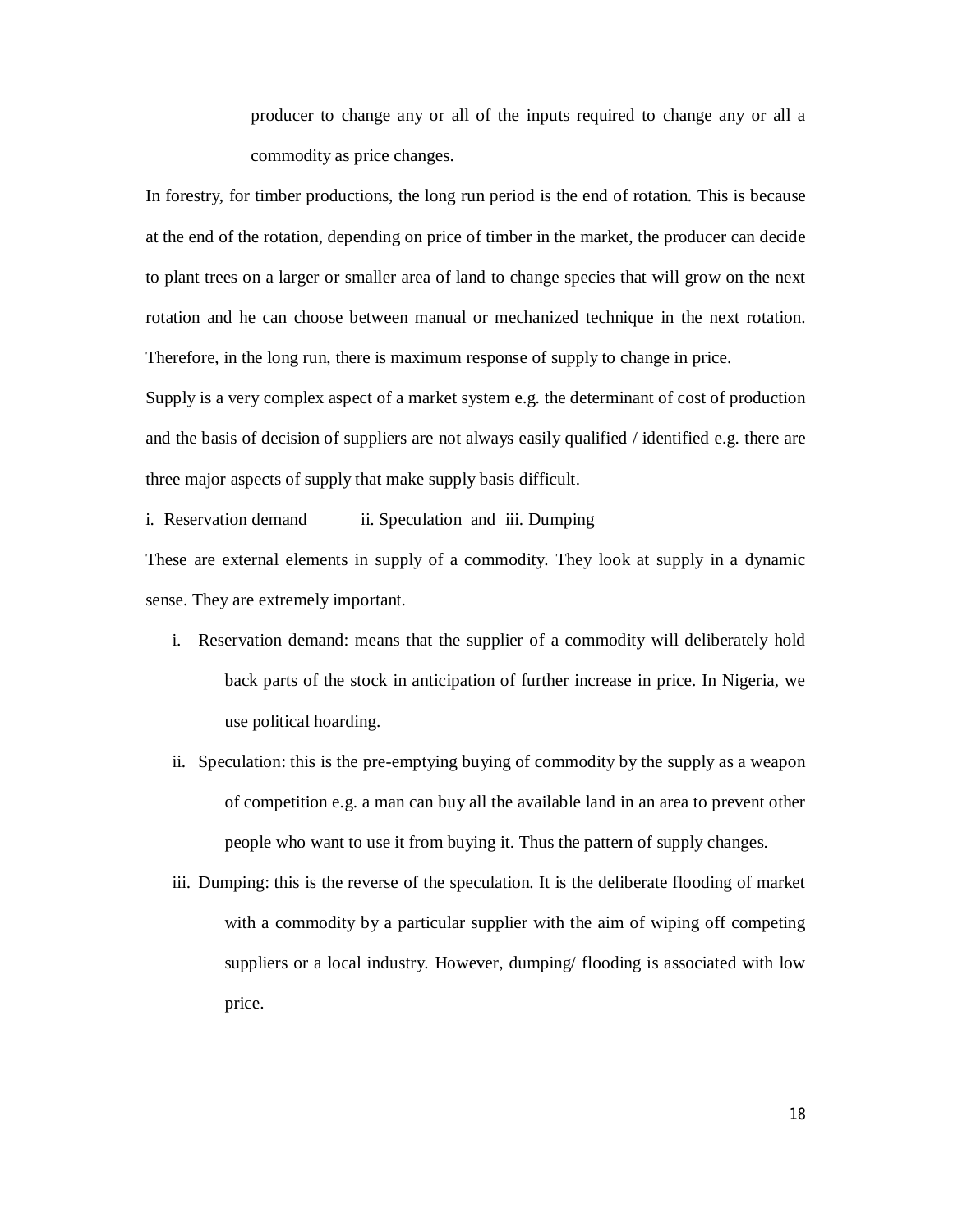# **PRICE**

Price is defined as the exchange value of a commodity. It is a measure of what people are willing to give up in order to exchange for a commodity. Price may be measured in variables amount but commonly measured in monetary unit. Price is the settlement exchanged value of commodity that ultimately results from the interaction of buyers and sellers in the market.

## **DETERMINATION OF PRICE OF A COMMODITY**

In the static sense, the market price of a commodity is known as the equilibrium price where the equilibrium price of a commodity is that price at which demand equal supply for the commodity. We determine equilibrium price by super-imposing demand curve on a supply curve. Equilibrium price is the point of interception of the two curves.



Quantity (volume)

In this diagram E is the equilibrium point, PE is equilibrium price and QE is the equilibrium quantity. PE is the price at which the market is cleared. The price at which the quantity that buyers are willing to buy is exactly merged by the quantity that seller wants to sell in a static sense. PE is always stable. PE is always stable if there is an observed tendency for PE of a commodity to be maintained. We can predict the possibility of fluctuation in price causing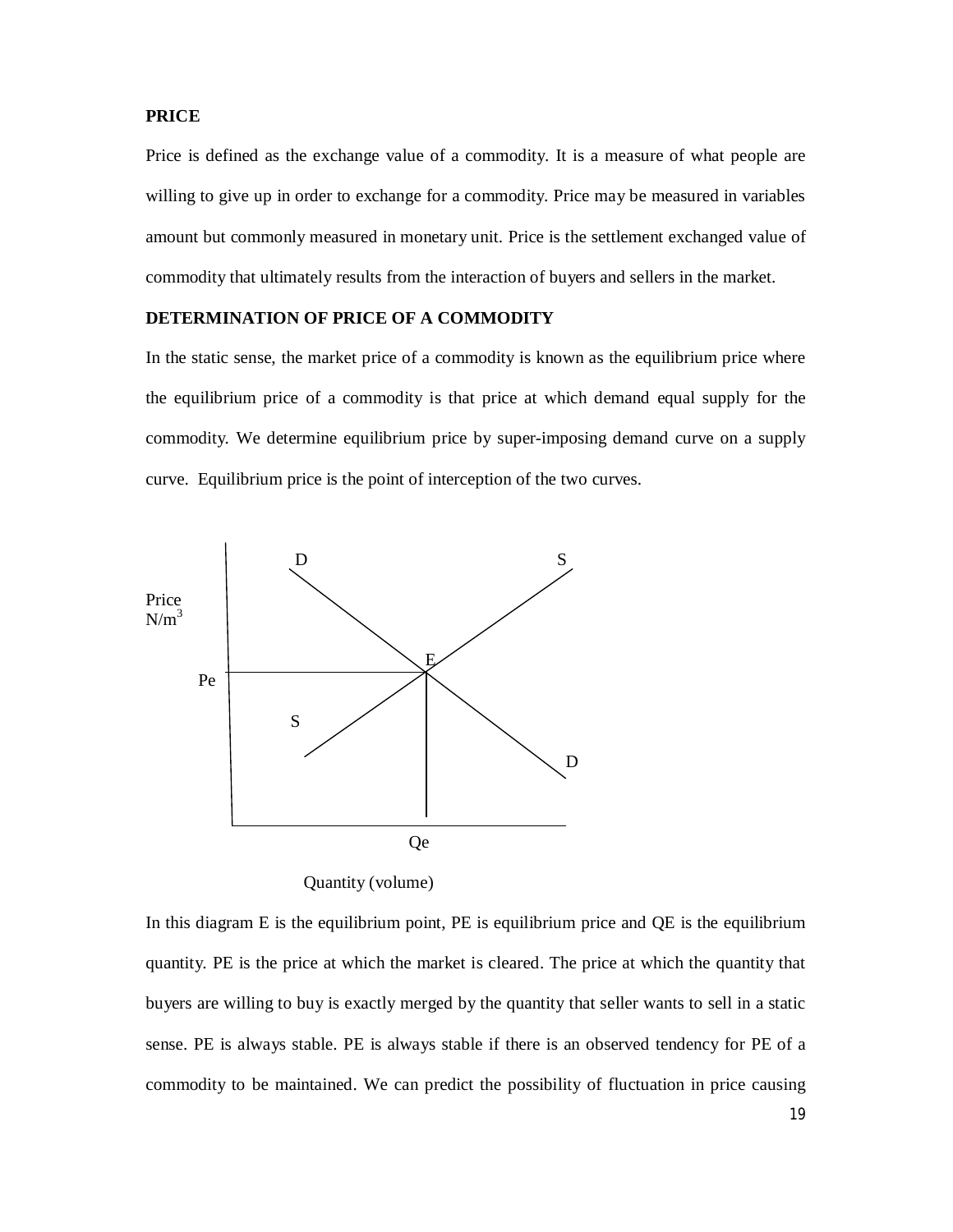divergences of supply and demand. The reason for this is that of price of a commodity away from PE. Supply and demand will move in different direction. These divergences affect movement of the price back to the equilibrium point. In looking at the diagram, we can illustrate the fluctuation as movement of demand and supply as shown below.

Diagram to be concluded during Lectures

As the suppliers reduce price, demand is again stimulated. This process of adjustment continue until demand and supply are brought again to a point (PE)

To look at the other side of the picture.

In this case, there is excess demand. Excess demand may sometimes be due to sudden increase in purchasing power of consumer or when suppliers withdraw their commodity from market.

When there is excess demand, competition among buyers for share of supply gradually raise price. At the same time, as a result of competition certain suppliers will leave to drop off from the market. This adjustment i.e. the incentives given to suppliers can take place. There is a zone of instability which definitely proves that market of certain commodity must be stable. In the dynamic sense, what is observed empirically is that there is usually not one price but different prices for a given commodity both overtime and in different places at a given time. This is an indication of efficiency of interaction between supply and demand but the interaction is never perfect. First, in buyers and sellers transaction, there is always an element of negotiation between two parties. Such negotiation is referred to in local market as Higgling and Haggling.

In forestry, negotiation is a stand value or process. In timber sales, there is a specialized market. There is counter sign between buyer and seller, as a result of negotiation, final price arrived at will be a reflection of the indicative bargaining power of the buyer and seller.

### **1. Market Situation Condition**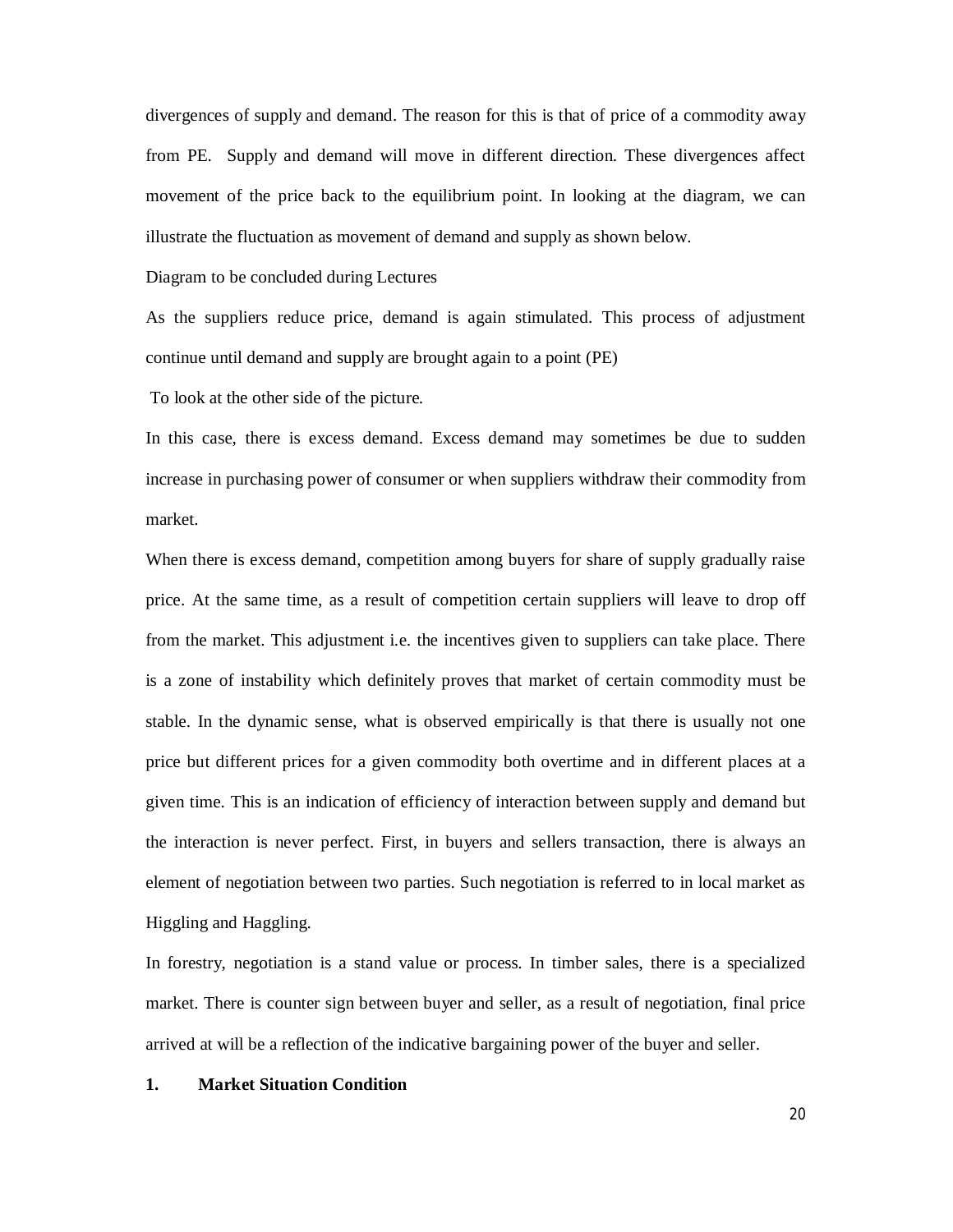The market situation could equally be described in terms of buyers market or sellers market. The buyer will only buy at their own price. Thus there is a buyers market, on the other hand a commodity might be in stock of few firms, the firms will like to hang on with the commodity but because the commodity is scarce in the market, the buyer will be anxious to buy. This eagerness of buyer to buy is greater than eagerness to sell. This condition creates sellers market.

# **2. Resources available to Buyers and Sellers**

A firm that is just managing to make profit has less resources so it has to sell to make some fixed cost, so there is limited time to hold the market for long. Poor buyer of low income and small time buyer have limited resources for negotiation. The resources available depend on the ability of the buyer and seller to wait for right time to buy or sell.

### **3. Access to substitute product or alternative market.**

If the buyer share access to a product, there is increase negotiation power. Also if there is an alternative market for the seller, the negotiation explicit or implicit describes various markets. There are 3 broad markets

- i. Monopoly
- ii. Imperfect competition
- iii. Perfect competition.
- **1. MONOPOLY:** One supplier and many buyers. It is obvious that in such market, seller will have a commendable bargaining power in term of selling prices, since it is the sole seller or producer.
- **2. IMPERFECT COMPETITION:** This is  $\frac{1}{2}$  way between perfect and monopoly. In such a market, there is some degree of competition but there are also some elements of monopoly. This type of market is the most characteristic of the real world market.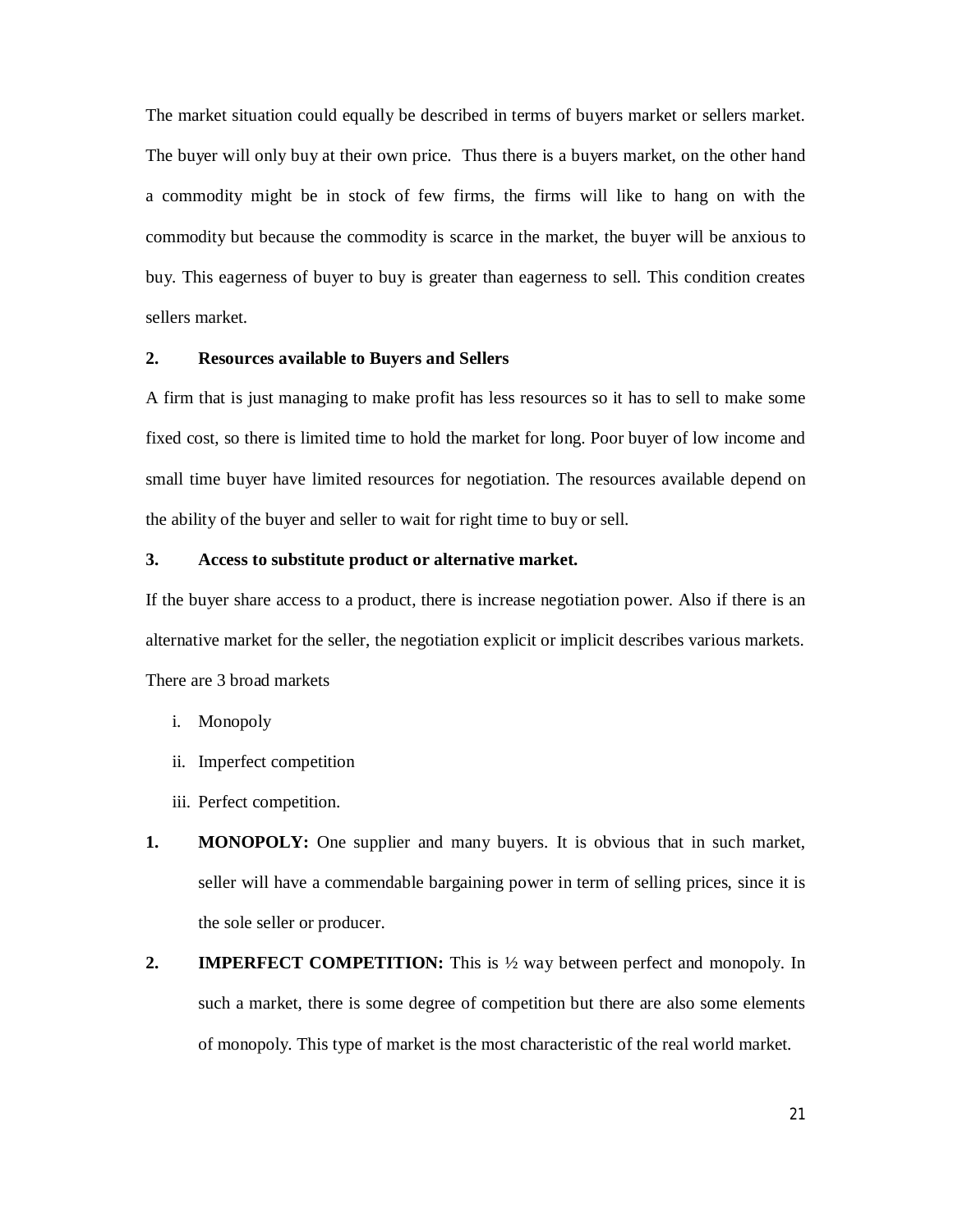**3. PERFECT COMPETITION:** This is the market with different buyers and sellers. There are numerous small buyers and sellers in the market. The price is perfectly set.

### **CHANGES IN SUPPLY AND DEMAND**

This refers to market fluctuation. A careful examination of factors that affect both supply and demand will place them into two categories which are (i) Price factor and (ii) Non- price factors.

These changes that frequently affect price instability so that a change in price for non - price factor will lead to various changes in supply and demand.

Change in price of a commodity does affect changes in both demand and supply. These changes are represented by movement along the demand and supply curves.

We do the same thing with demand So there is a rise or fall in supply or demand.

The second type of change in supply and demand is represented by shifting of the whole curve to various positions in dictating that without a change in price the supply or demand has either increased or decreased.

Therefore, with respect to the second factor, we talk of increase or decrease of supply or demand. We can also use the term of contraction and expansion in non – price factor.

Price induced changes in supply and demand.

The extent of change along the curve is measured in terms of elasticity. There is elasticity of demand and supply and if it is understood that it is price elasticity and we use the term *E*P as the symbolic representation. Elasticity is a measure of the degree of the rise or fall in supply and demand in response to price changes.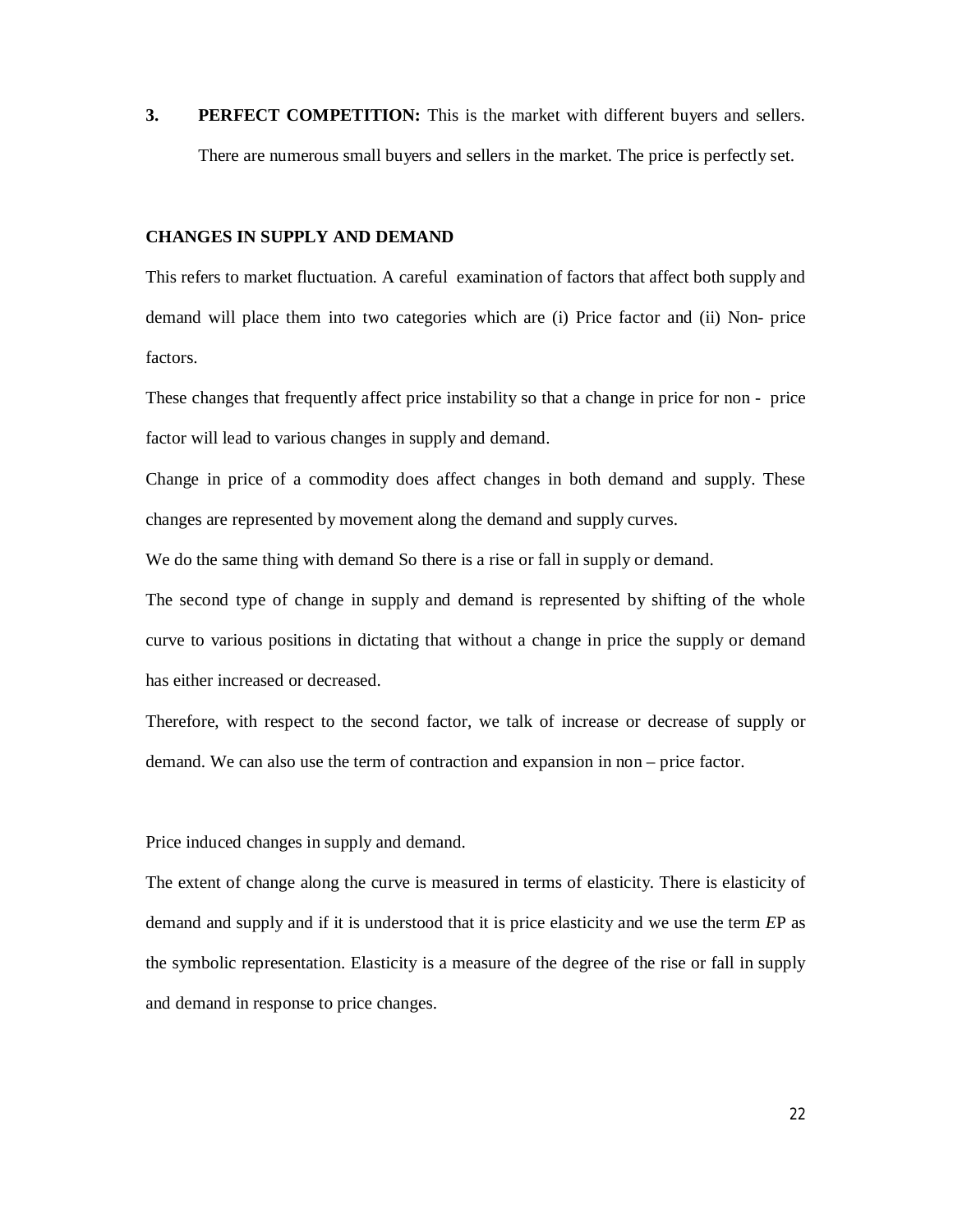Price elasticity of demand can be defined as the responsiveness of a quantity of commodity that is demanded to the unit change in price. So that this indicates quantity demanded changes when price change.

$$
Ep = \frac{\Delta Q\%}{\Delta P\%} = \frac{Q_1 - Q_0}{Q_0} \times 100 = -\frac{P\Delta Q}{Q\Delta P}
$$
  

$$
\frac{P_1 - P_0}{P_0} \times 100 = -\frac{P\Delta Q}{Q\Delta P}
$$

- $Q_0$  = Original quantity demanded
- $Q_1$  = New quantity demanded
- $P_0$  = Starting price
- $P_1$  = New price

Supposing for a commodity original quantity demanded  $= 50$  with price  $= N5$ . A change in price to N4 per unit of the commodity  $(Q_1 = 80)$ .

*E*p = Solve the problem

Negative signs introduced make the elasticity to be negative numbers

The values of price elasticity *E*P can range from 0 – infinity but usually two values are important, we can either say that the demand for a commodity is elastic or inelastic i.e. *E*P >  $1 =$  elastic and  $EP < 1>0 =$  inelastic. Various values which price elasticity can take are stated as follows  $0, >0, >0 < 1, 1, >1 < \infty$ ,  $\infty$ 

In practice, elasticity tends to be measured over a range in the demand curve rather than a given point.

Factors influencing *E*P.

i. Availability of substitutes –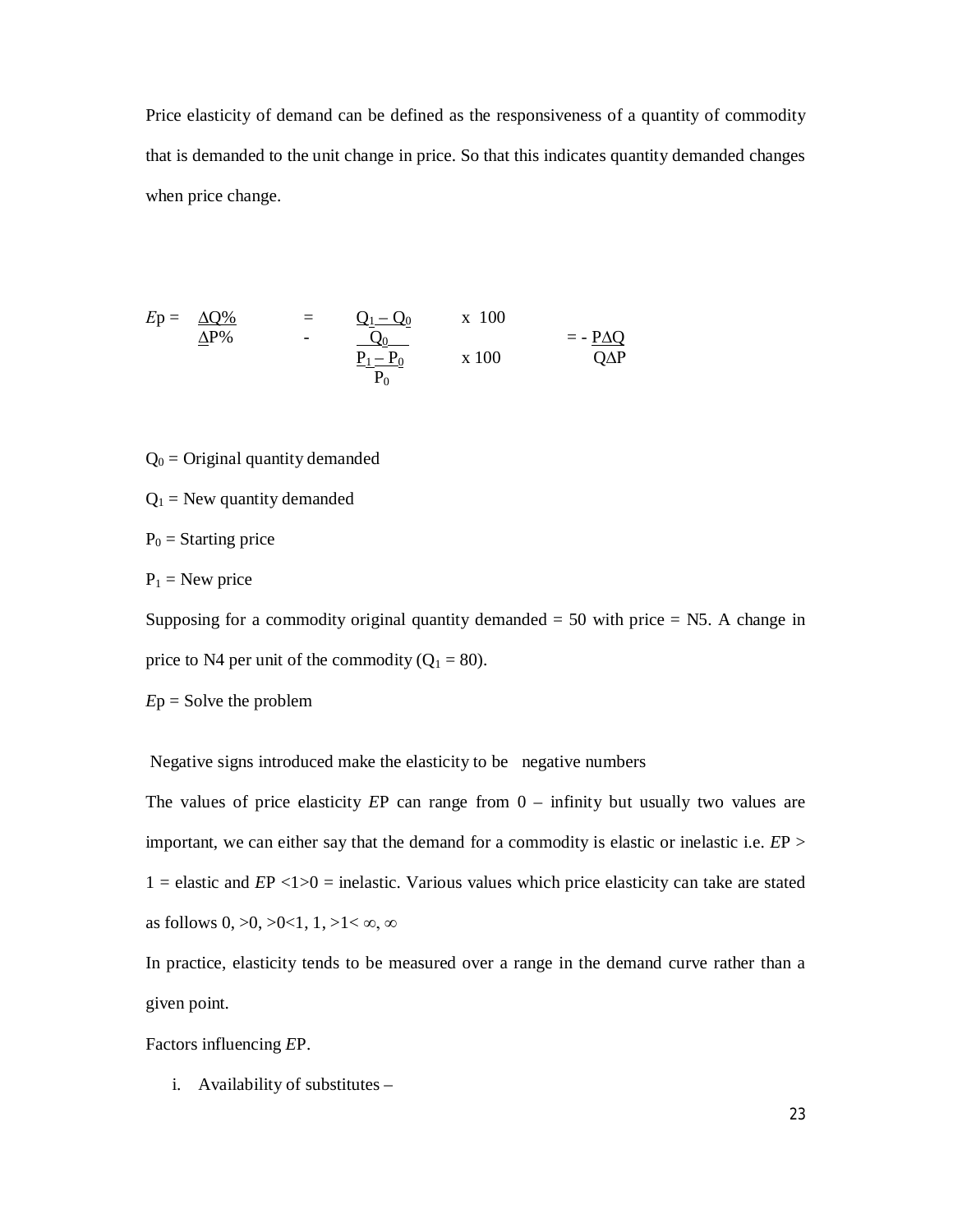- ii. Regularity or frequency of purchase –
- **iii.** Number of alternative uses of the commodity

# **PROJECT EVALUATION**

The following are the features of investment decisions:

- The exchange of current funds for future benefits.
- The funds are invested in long-term assets.
- The future benefits will occur to the firm over a series of years.

It is significant to emphasise that expenditures and benefits of an investment should be measured in cash. In investment analysis, it is cash flow which is important, not the accounting profit. It may also be pointed out that investment decisions affect the firm's value. The firm's value will increase if investments are profitable and add to the shareholders' wealth. Thus, investments should be evaluated on the basis of a criterion which is compatible with the objective of the shareholders' wealth maximization. An investment will add to the shareholders' wealth if it yields benefits in excess of the minimum benefits as per the opportunity cost of capital.

# **INVESTMENT EVALUATION CRITERIA**

Three steps are involved in the evaluation of an investment:

- Estimation of cash flows
- Estimation of the required rate of return
- Application of a decision rule for making the choice

Specifically, the focus here is on the merits and demerits of various decision rules.

The investment decision rules may be referred to as capital budgeting techniques, or investment criteria. A sound appraisal technique should be used to measure the economic worth of an investment project. The essential property of a sound technique is that it should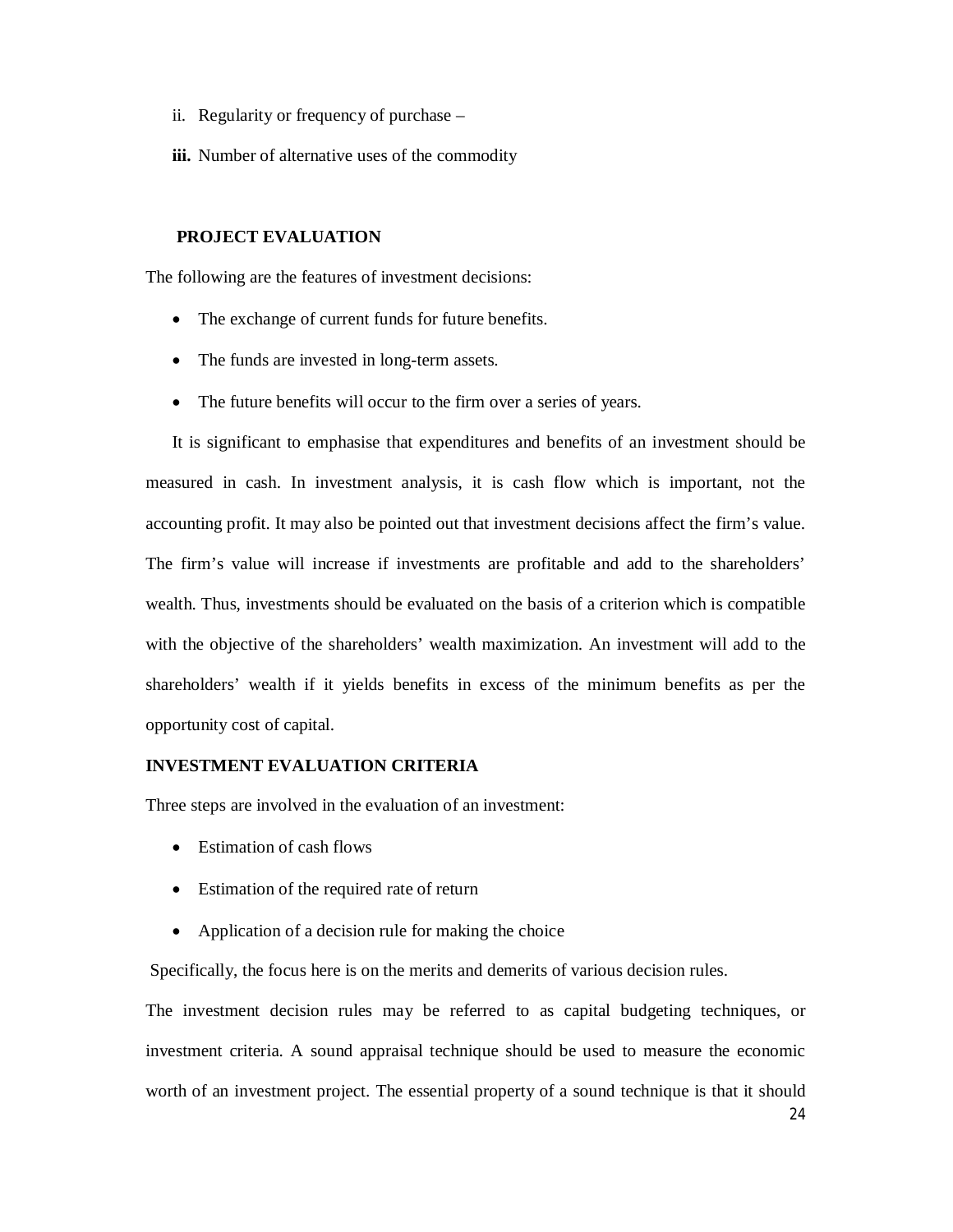maximize the shareholders' wealth. The following other characteristics should also be possessed by a sound investment evaluation criterion:

- It should consider all cash flows to determine the true profitability of the project.
- It should provide for an objective and unambiguous way of separating good projects from bad projects.
- It should help ranking of projects according to their true profitability.
- It should recognize the fact that bigger cash flows are preferable to smaller ones and early cash flows are preferable to latter ones.
- It should help to choose among mutually exclusive projects that project which maximizes the shareholders' wealth.
- It should be a criterion which is applicable to any conceivable investments project independent of others.

# **ANALYTICAL TECHNIQUES FOR INVESTMENT ANALYSIS**

- 1. Discounted Cash Flow (DCF) Methods.
	- Net Present Value (NPV)
	- Internal Rate of Return (IRR)
	- Benefit- Cost Ratio OR Profitability Index (PI)
- 2. Non- discounted Cash Flow Methods.
	- Average Rate of Return
	- Payback method

The table below provides annual net income and net cash flow figures for three projects X, Y, and Z. thus, for example, the initial investment for all three projects is N100, 000. For project X, net income in period 1 is N5, 000 and net cash flow is N25, 000. In the analysis of capital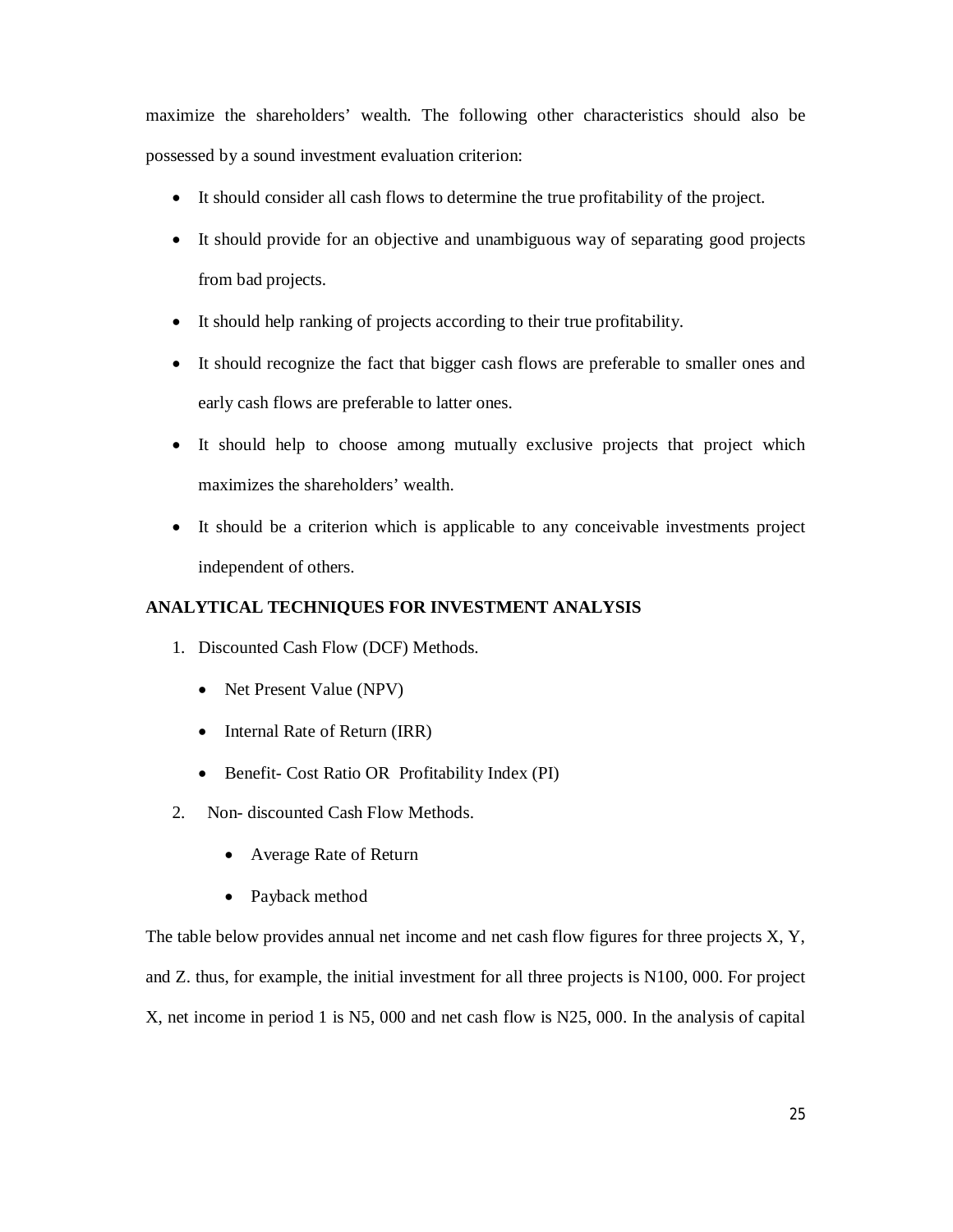projects, the techniques that could be used fall into two categories discounted cash flow methods and nondisounted method. For the data below, NPV calculation will be carried out. Net income and Net Cash Flow Data (in Naira)

|                  | Project X  |            | <b>Project Y</b> |            | <b>Project Z</b> |            |
|------------------|------------|------------|------------------|------------|------------------|------------|
| Period           | Net Income | <b>NCF</b> | Net Income       | <b>NCF</b> | Net Income       | <b>NCF</b> |
| $\boldsymbol{0}$ |            | (100,000)  |                  | (100,000)  |                  | (100,000)  |
| $\mathbf{1}$     | 5,000      | 25,000     | 16,000           | 50,000     | 25,000           | 45,000     |
| $\overline{2}$   | 10,000     | 30,000     | 17,000           | 50,000     | 20,000           | 40,000     |
| 3                | 15,000     | 35,000     | 17,000           | 50,000     | 15,000           | 35,000     |
| $\overline{4}$   | 20,000     | 40,000     |                  |            | 10,000           | 30,000     |
| 5                | 25,000     | 45,000     |                  |            | 5,000            | 25,000     |

Three discounted cash flow procedures that are applicable to capital budgeting analyses are the net present value, benefit-cost ratio, and internal rate of return. All three methods take into consideration the time value of money.

**Net Present Value.** The Net Present Value (NPV) for a project is defined as the difference between the present value of the project's future cash flows and its initial investment. Or

$$
NPV = \sum_{k=1}^{n} \frac{A_k}{(1+i)^{-2}} - A_0
$$

26